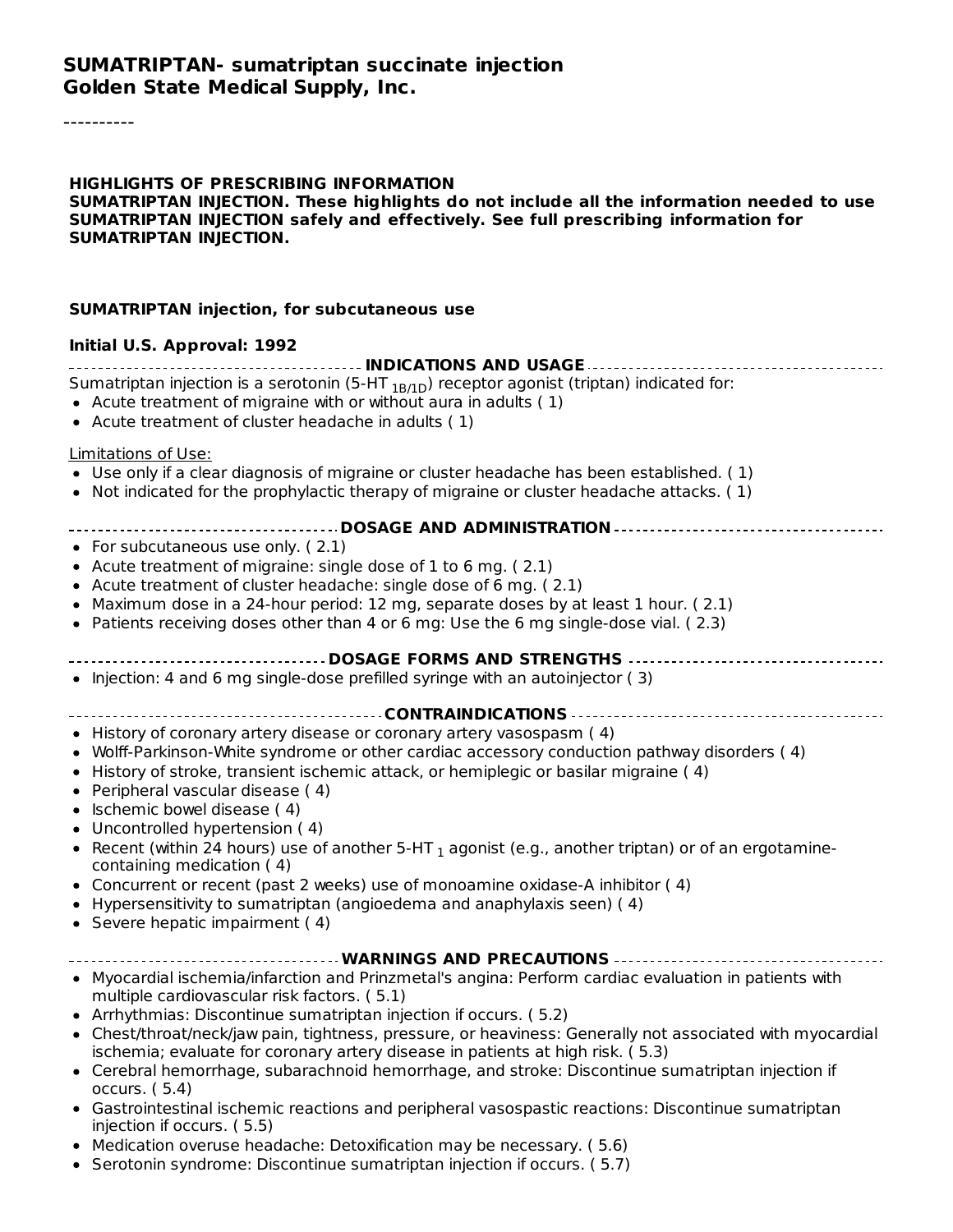• Seizures: Use with caution in patients with epilepsy or a lowered seizure threshold. (5.10)

**ADVERSE REACTIONS** Most common adverse reactions ( $\geq$ 5% and > placebo) were injection site reactions, tingling, dizziness/vertigo, warm/hot sensation, burning sensation, feeling of heaviness, pressure sensation, flushing, feeling of tightness, and numbness ( 6.1)

#### **To report SUSPECTED ADVERSE REACTIONS, contact Antares Pharma, Inc. at 1-855-287- 7476 or FDA at 1-800-FDA-1088 or www.fda.gov/medwatch**.

- **USE IN SPECIFIC POPULATIONS**
- Pregnancy: Based on animal data, may cause fetal harm (8.1)

**See 17 for PATIENT COUNSELING INFORMATION and FDA-approved patient labeling. Revised: 5/2018**

#### **FULL PRESCRIBING INFORMATION: CONTENTS\***

#### **1 INDICATIONS AND USAGE**

#### **2 DOSAGE AND ADMINISTRATION**

- 2.1 Dosing Information
- 2.2 Administration Using the Sumatriptan Injection Autoinjector
- 2.3 Administration of Doses of Sumatriptan Injection other than 4 or 6 mg

#### **3 DOSAGE FORMS AND STRENGTHS**

#### **4 CONTRAINDICATIONS**

#### **5 WARNINGS AND PRECAUTIONS**

5.1 Myocardial Ischemia, Myocardial Infarction, and Prinzmetal's Angina

- 5.2 Arrhythmias
- 5.3 Chest, Throat, Neck, and/or Jaw Pain/Tightness/Pressure
- 5.4 Cerebrovascular Events
- 5.5 Other Vasospasm Reactions
- 5.6 Medication Overuse Headache
- 5.7 Serotonin Syndrome
- 5.8 Increase in Blood Pressure
- 5.9 Anaphylactic/Anaphylactoid Reactions
- 5.10 Seizures

#### **6 ADVERSE REACTIONS**

- 6.1 Clinical Trials Experience
- 6.2 Postmarketing Experience

#### **7 DRUG INTERACTIONS**

- 7.1 Ergot-containing Drugs
- 7.2 Monoamine Oxidase-A Inhibitors
- 7.3 Other 5-HT  $_1$  Agonists

7.4 Selective Serotonin Reuptake Inhibitors/Serotonin Norepinephrine Reuptake Inhibitors and Serotonin Syndrome

## **8 USE IN SPECIFIC POPULATIONS**

- 8.1 Pregnancy
- 8.3 Nursing Mothers
- 8.4 Pediatric Use
- 8.5 Geriatric Use
- **10 OVERDOSAGE**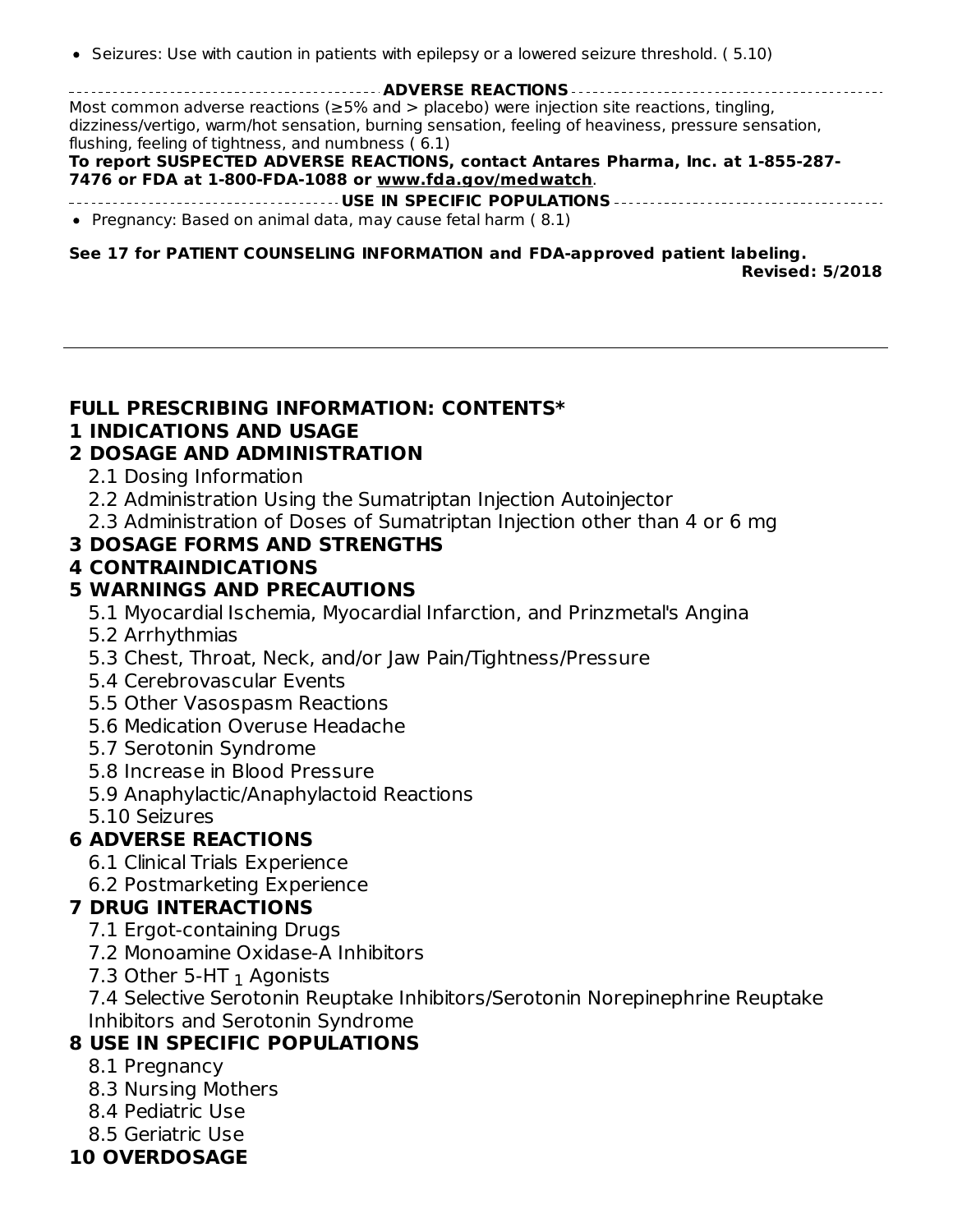## **11 DESCRIPTION**

## **12 CLINICAL PHARMACOLOGY**

12.1 Mechanism of Action

12.2 Pharmacodynamics

12.3 Pharmacokinetics

## **13 NONCLINICAL TOXICOLOGY**

13.1 Carcinogenesis, Mutagenesis, Impairment of Fertility

13.2 Animal Toxicology and/or Pharmacology

## **14 CLINICAL STUDIES**

14.1 Migraine

14.2 Cluster Headache

## **16 HOW SUPPLIED/STORAGE AND HANDLING**

## **17 PATIENT COUNSELING INFORMATION**

\* Sections or subsections omitted from the full prescribing information are not listed.

## **FULL PRESCRIBING INFORMATION**

## **1 INDICATIONS AND USAGE**

Sumatriptan Injection is indicated in adults for (1) the acute treatment of migraine, with or without aura, and (2) the acute treatment of cluster headache.

Limitations of Use:

- Use only if a clear diagnosis of migraine or cluster headache has been established. If a patient has no response to the first migraine or cluster headache attack treated with sumatriptan injection, reconsider the diagnosis before sumatriptan injection is administered to treat any subsequent attacks.
- Sumatriptan injection is not indicated for the prevention of migraine or cluster headache attacks.

## **2 DOSAGE AND ADMINISTRATION**

## **2.1 Dosing Information**

The maximum single recommended adult dose of sumatriptan injection for the acute treatment of migraine or cluster headache is 6 mg injected subcutaneously. For the treatment of migraine, if side effects are dose limiting, lower doses (1 mg to 5 mg) may be used [see Clinical Studies (14.1)]. For the treatment of cluster headache, the efficacy of lower doses has not been established.

The maximum cumulative dose that may be given in 24 hours is 12 mg, two 6 mg injections separated by at least 1 hour. A second 6 mg dose should only be considered if some response to a first injection was observed.

## **2.2 Administration Using the Sumatriptan Injection Autoinjector**

An autoinjector device is available for use with 4 mg and 6 mg prefilled syringes. With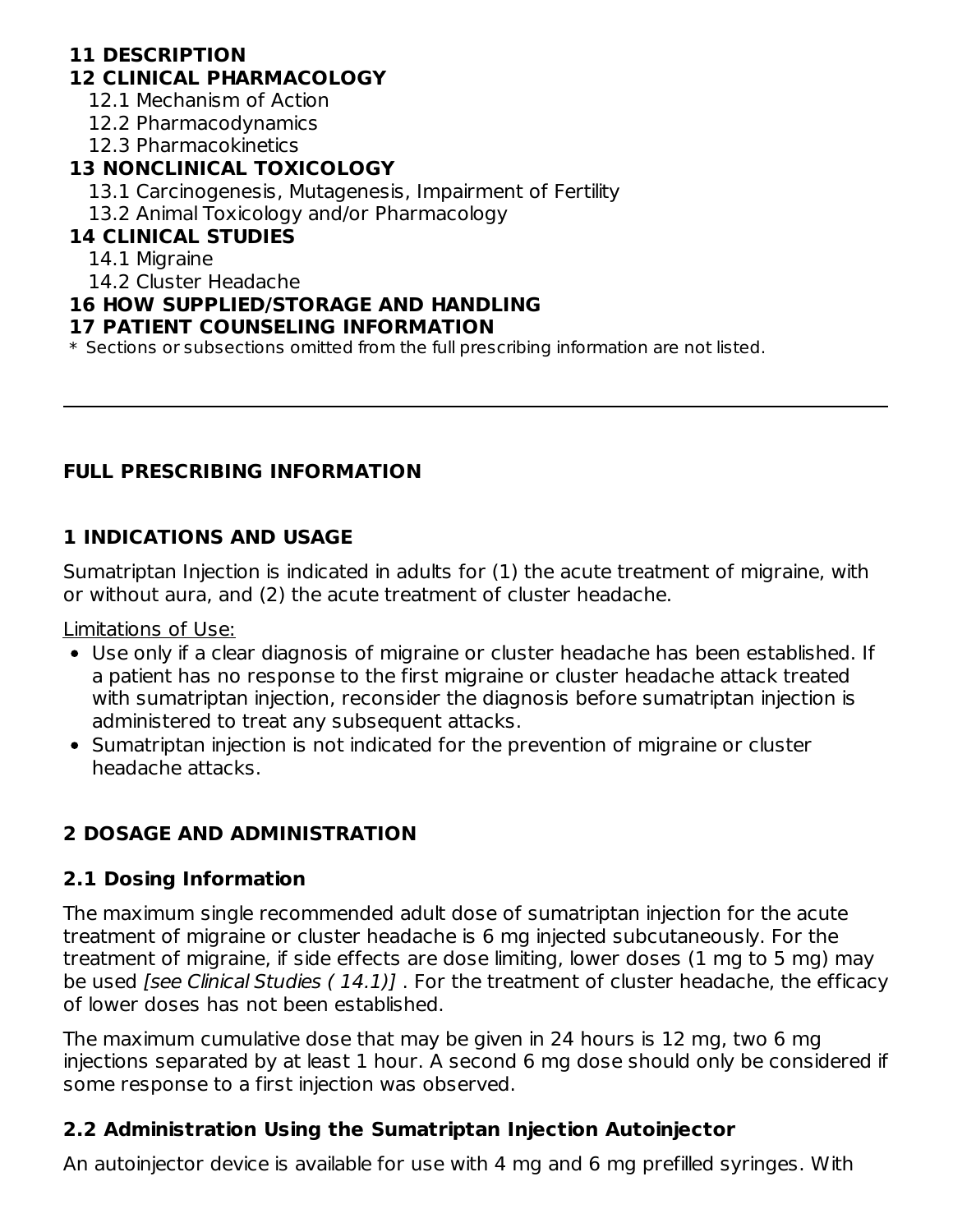this device, the needle penetrates approximately 1/4 inch (5 to 6 mm). The injection is intended to be given subcutaneously, and intramuscular or intravascular delivery must be avoided. Instruct patients on the proper use of the sumatriptan injection autoinjector and direct them to use injection sites with an adequate skin and subcutaneous thickness to accommodate the length of the needle.

## **2.3 Administration of Doses of Sumatriptan Injection other than 4 or 6 mg**

In patients receiving doses other than 4 mg or 6 mg, use the 6 mg single-dose vial; do not use the sumatriptan injection autoinjector. Visually inspect the vial for particulate matter and discoloration before administration. Do not use if particulates and discolorations are noted.

## **3 DOSAGE FORMS AND STRENGTHS**

Sumatriptan injection: 4 mg and 6 mg single-dose prefilled syringe autoinjectors.

# **4 CONTRAINDICATIONS**

Sumatriptan injection is contraindicated in patients with:

- Ischemic coronary artery disease (CAD) (angina pectoris, history of myocardial infarction, or documented silent ischemia) or coronary artery vasospasm, including Prinzmetal's angina [see Warnings and Precautions ( 5.1)] .
- Wolff-Parkinson-White syndrome or arrhythmias associated with other cardiac accessory conduction pathway disorders [see Warnings and Precautions ( 5.2)] .
- History of stroke or transient ischemic attack (TIA) or history of hemiplegic or basilar migraine because these patients are at a higher risk of stroke *[see Warnings and* Precautions ( 5.4)] .
- Peripheral vascular disease [see Warnings and Precautions (5.5)].
- Ischemic bowel disease [see Warnings and Precautions (5.5)].
- Uncontrolled hypertension [see Warnings and Precautions (5.8)].
- Recent use (i.e., within 24 hours) of ergotamine-containing medication, ergot-type medication (such as dihydroergotamine or methysergide), or another 5 hydroxytryptamine  $_1$  (5-HT  $_1$ ) agonist *[see Drug Interactions ( 7.1, 7.3)].*
- Concurrent administration of a monoamine oxidase (MAO-)-A inhibitor or recent (within 2 weeks) use of an MAO-A inhibitor [see Drug Interactions ( 7.2), Clinical Pharmacology ( 12.3)].
- Hypersensitivity to sumatriptan (angioedema and anaphylaxis seen) [see Warnings] and Precautions ( 5.9)].
- Severe hepatic impairment [see Clinical Pharmacology (12.3)].

## **5 WARNINGS AND PRECAUTIONS**

## **5.1 Myocardial Ischemia, Myocardial Infarction, and Prinzmetal's Angina**

The use of sumatriptan injection is contraindicated in patients with ischemic or vasospastic CAD. There have been rare reports of serious cardiac adverse reactions, including acute myocardial infarction, occurring within a few hours following administration of sumatriptan injection. Some of these reactions occurred in patients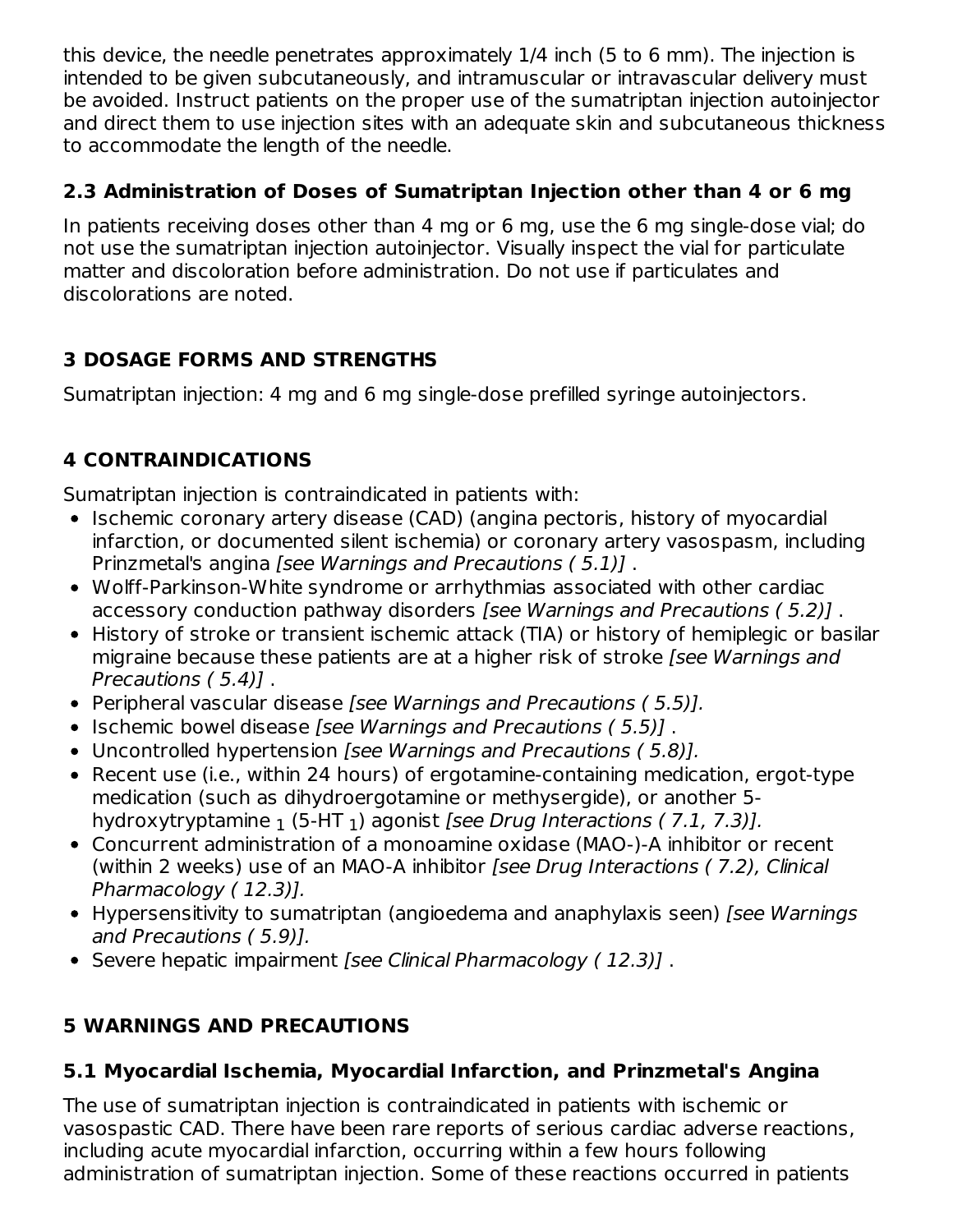without known CAD. Sumatriptan injection may cause coronary artery vasospasm (Prinzmetal's angina), even in patients without a history of CAD.

Perform a cardiovascular evaluation in triptan-naïve patients who have multiple cardiovascular risk factors (e.g., increased age, diabetes, hypertension, smoking, obesity, strong family history of CAD) prior to receiving sumatriptan injection. If there is evidence of CAD or coronary artery vasospasm, sumatriptan injection is contraindicated. For patients with multiple cardiovascular risk factors who have a negative cardiovascular evaluation, consider administering the first dose of sumatriptan injection in a medically supervised setting and performing an electrocardiogram (ECG) immediately following administration of sumatriptan injection. For such patients, consider periodic cardiovascular evaluation in intermittent long-term users of sumatriptan injection.

## **5.2 Arrhythmias**

Life-threatening disturbances of cardiac rhythm, including ventricular tachycardia and ventricular fibrillation leading to death, have been reported within a few hours following the administration of 5-HT  $_{\rm 1}$  agonists. Discontinue sumatriptan injection if these disturbances occur. Sumatriptan injection is contraindicated in patients with Wolff-Parkinson-White syndrome or arrhythmias associated with other cardiac accessory conduction pathway disorders.

#### **5.3 Chest, Throat, Neck, and/or Jaw Pain/Tightness/Pressure**

Sensations of tightness, pain, pressure, and heaviness in the precordium, throat, neck, and jaw commonly occur after treatment with sumatriptan injection and are usually noncardiac in origin. However, perform a cardiac evaluation if these patients are at high cardiac risk. The use of sumatriptan injection is contraindicated in patients with CAD and those with Prinzmetal's variant angina.

#### **5.4 Cerebrovascular Events**

Cerebral hemorrhage, subarachnoid hemorrhage, and stroke have occurred in patients treated with 5-HT  $_{\rm 1}$  agonists, and some have resulted in fatalities. In a number of cases, it appears possible that the cerebrovascular events were primary, the 5-HT  $_{\rm 1}$  agonist having been administered in the incorrect belief that the symptoms experienced were a consequence of migraine when they were not. Also, patients with migraine may be at increased risk of certain cerebrovascular events (e.g., stroke, hemorrhage, TIA). Discontinue sumatriptan injection if a cerebrovascular event occurs.

Before treating headaches in patients not previously diagnosed with migraine or cluster headache or in patients who present with atypical symptoms, exclude other potentially serious neurological conditions. Sumatriptan injection is contraindicated in patients with a history of stroke or TIA.

#### **5.5 Other Vasospasm Reactions**

Sumatriptan injection may cause non-coronary vasospastic reactions, such as peripheral vascular ischemia, gastrointestinal vascular ischemia and infarction (presenting with abdominal pain and bloody diarrhea), splenic infarction, and Raynaud's syndrome. In patients who experience symptoms or signs suggestive of non-coronary vasospasm reaction following the use of any 5-HT  $_{\rm 1}$  agonist, rule out a vasospastic reaction before receiving additional sumatriptan injections.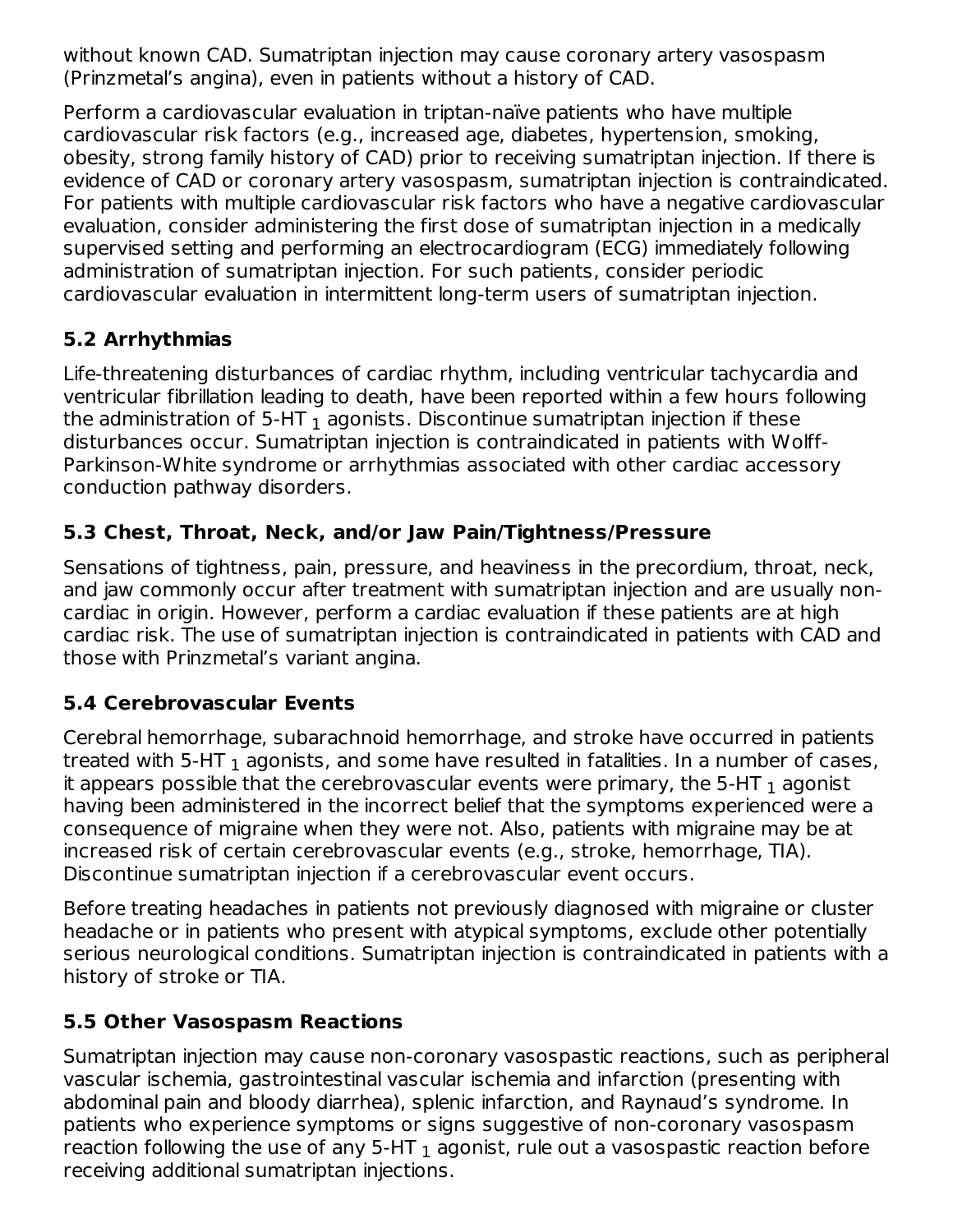Reports of transient and permanent blindness and significant partial vision loss have been reported with the use of 5-HT  $_{\rm 1}$  agonists. Since visual disorders may be part of a migraine attack, a causal relationship between these events and the use of 5-HT  $_{\rm 1}$ agonists have not been clearly established.

## **5.6 Medication Overuse Headache**

Overuse of acute migraine drugs (e.g., ergotamine, triptans, opioids, or combination of these drugs for 10 or more days per month) may lead to exacerbation of headache (medication overuse headache). Medication overuse headache may present as migrainelike daily headaches, or as a marked increase in frequency of migraine attacks. Detoxification of patients, including withdrawal of the overused drugs, and treatment of withdrawal symptoms (which often includes a transient worsening of headache) may be necessary.

## **5.7 Serotonin Syndrome**

Serotonin syndrome may occur with sumatriptan injection, particularly during coadministration with selective serotonin reuptake inhibitors (SSRIs), serotonin norepinephrine reuptake inhibitors (SNRIs), tricyclic antidepressants (TCAs), and MAO inhibitors [see Drug Interactions ( 7.4)] . Serotonin syndrome symptoms may include mental status changes (e.g., agitation, hallucinations, coma), autonomic instability (e.g., tachycardia, labile blood pressure, hyperthermia), neuromuscular aberrations (e.g., hyperreflexia, incoordination), and/or gastrointestinal symptoms (e.g., nausea, vomiting, diarrhea). The onset of symptoms usually occurs within minutes to hours of receiving a new or a greater dose of a serotonergic medication. Discontinue sumatriptan injection if serotonin syndrome is suspected.

## **5.8 Increase in Blood Pressure**

Significant elevation in blood pressure, including hypertensive crisis with acute impairment of organ systems, has been reported on rare occasions in patients treated with 5-HT  $_{\rm 1}$  agonists, including patients without a history of hypertension. Monitor blood pressure in patients treated with sumatriptan. Sumatriptan injection is contraindicated in patients with uncontrolled hypertension.

## **5.9 Anaphylactic/Anaphylactoid Reactions**

Anaphylactic/anaphylactoid reactions have occurred in patients receiving sumatriptan. Such reactions can be life threatening or fatal. In general, anaphylactic reactions to drugs are more likely to occur in individuals with a history of sensitivity to multiple allergens. Sumatriptan injection is contraindicated in patients with a history of hypersensitivity reaction to sumatriptan.

## **5.10 Seizures**

Seizures have been reported following administration of sumatriptan. Some have occurred in patients with either a history of seizures or concurrent conditions predisposing to seizures. There are also reports in patients where no such predisposing factors are apparent. Sumatriptan injection should be used with caution in patients with a history of epilepsy or conditions associated with a lowered seizure threshold.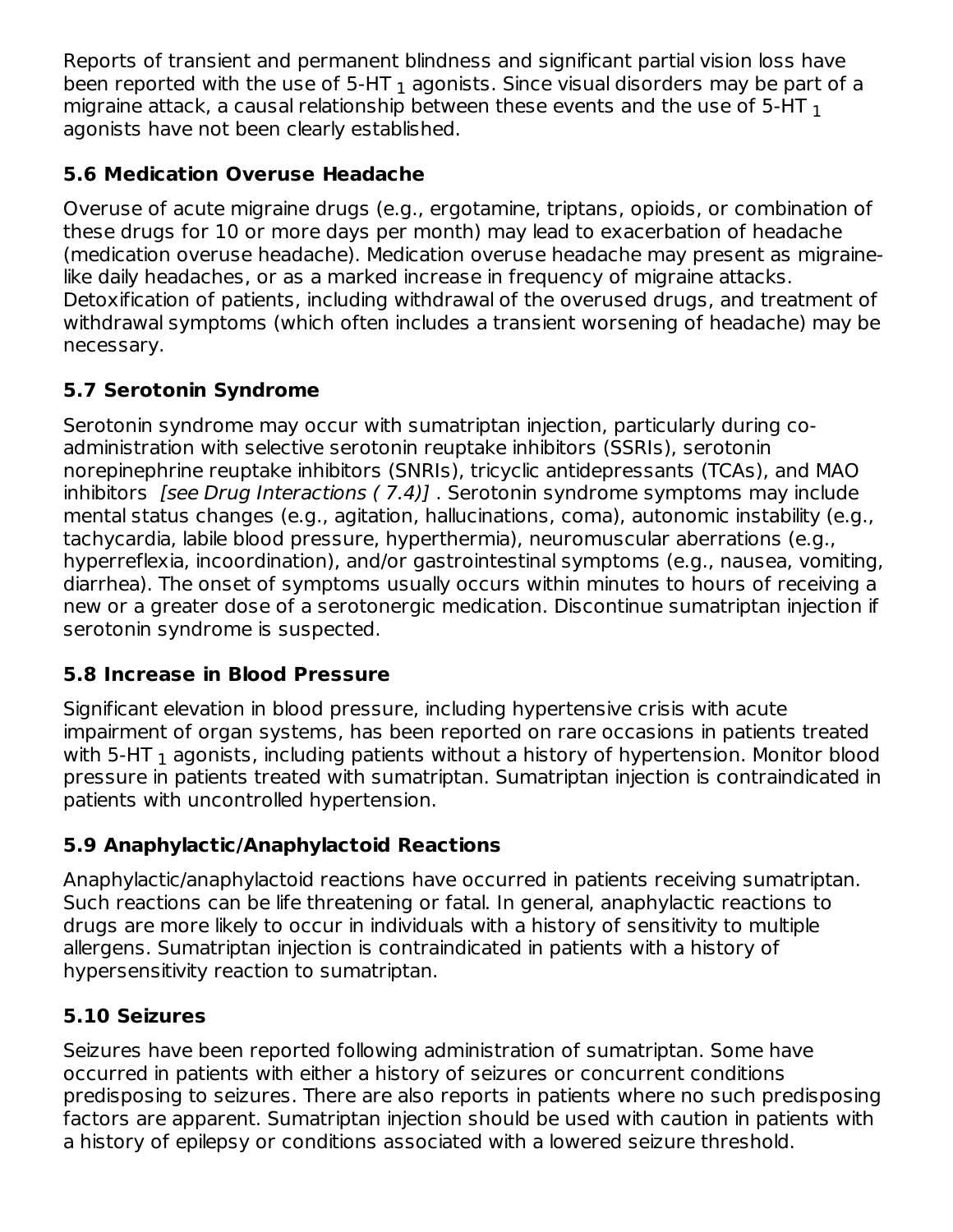## **6 ADVERSE REACTIONS**

The following serious adverse reactions are described below and elsewhere in the labeling:

- Myocardial ischemia, myocardial infarction, and Prinzmetal's angina [see Warnings] and Precautions ( 5.1)]
- Arrhythmias [see Warnings and Precautions (5.2)]
- Chest, throat, neck, and/or jaw pain/tightness/pressure [see Warnings and Precautions ( 5.3)]
- Cerebrovascular events [see Warnings and Precautions (5.4)]
- Other vasospasm reactions [see Warnings and Precautions (5.5)]
- Medication overuse headache [see Warnings and Precautions (5.6)]
- Serotonin syndrome [see Warnings and Precautions (5.7)]
- Increase in blood pressure [see Warnings and Precautions (5.8)]
- Hypersensitivity reactions [see Contraindications ( 4), Warnings and Precautions ( 5.9)]
- Seizures [see Warnings and Precautions (5.10)]

## **6.1 Clinical Trials Experience**

Because clinical trials are conducted under widely varying conditions, adverse reaction rates observed in the clinical trials of a drug cannot be directly compared with rates in the clinical trials of another drug and may not reflect the rates observed in practice.

#### Migraine Headache

Table 1 lists adverse reactions that occurred in 2 US placebo-controlled clinical trials in migraine patients (Studies 2 and 3) following either a single 6 mg dose of sumatriptan injection or placebo. Only reactions that occurred at a frequency of 2% or more in groups treated with sumatriptan injection 6 mg and that occurred at a frequency greater than the placebo group are included in Table 1.

|                       | Sumatriptan Injection<br>6 mg Subcutaneous<br>$(n = 547)$<br>% | Placebo<br>$(n = 370)$<br>℅ |
|-----------------------|----------------------------------------------------------------|-----------------------------|
| Atypical sensations   | 42                                                             | 9                           |
| <b>Tingling</b>       | 14                                                             |                             |
| Warm/hot sensation    | 11                                                             |                             |
| Burning sensation     |                                                                | ${<}1$                      |
| Feeling of heaviness  |                                                                |                             |
| Pressure sensation    |                                                                | 2                           |
| Feeling of tightness  |                                                                | ${<}1$                      |
| <b>Numbness</b>       | 5                                                              | 2                           |
| Feeling strange       |                                                                | ${<}1$                      |
| Tight feeling in head |                                                                | $<$ 1                       |
| Cardiovascular        |                                                                |                             |
| <b>Flushing</b>       |                                                                |                             |

#### **Table 1. Adverse Reactions in Pooled Placebo-Controlled Trials in Patients with Migraine (Studies 2 and 3)**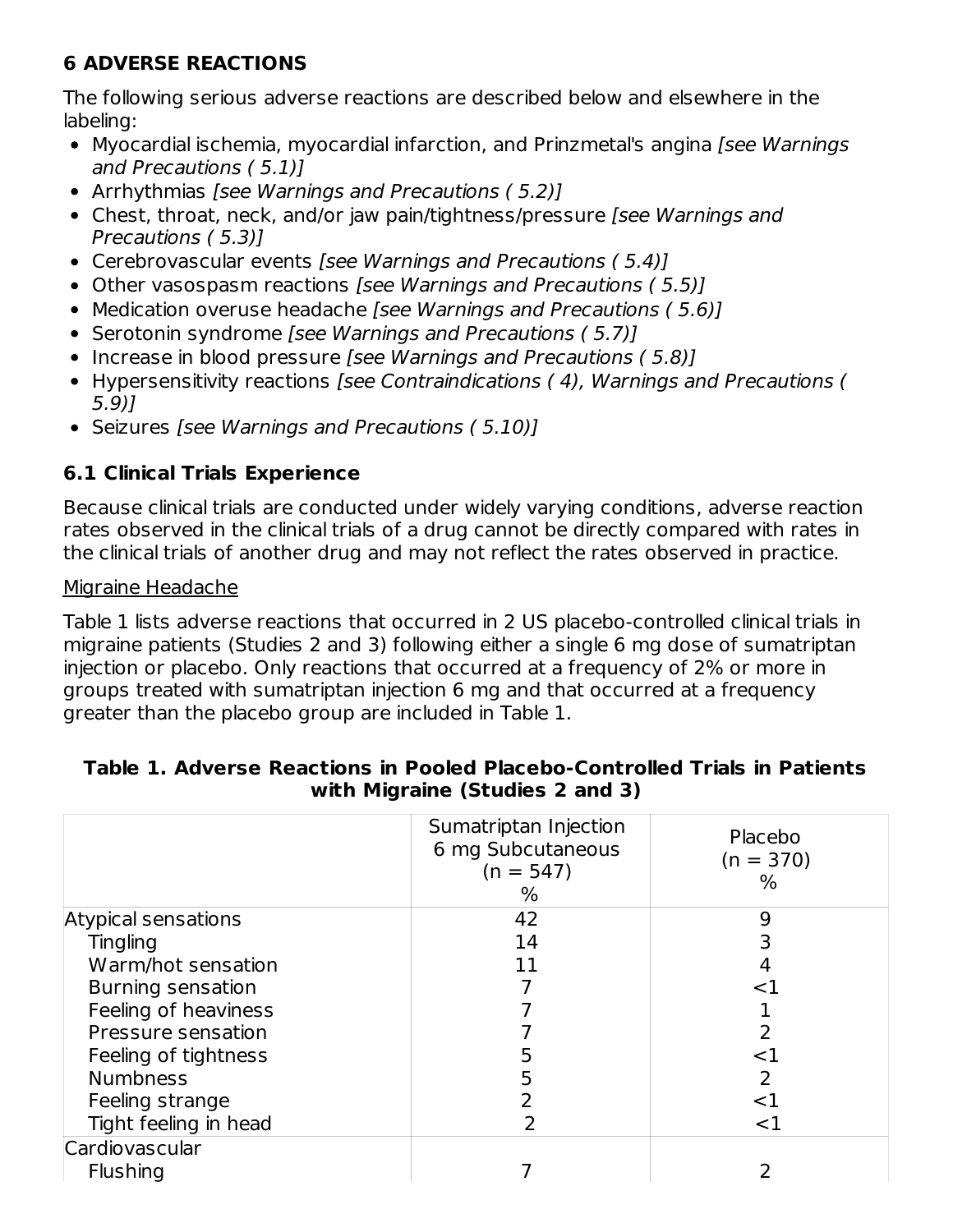| Chest discomfort                 |    |        |
|----------------------------------|----|--------|
| Tightness in chest               |    | ${<}1$ |
| Pressure in chest                |    | $<$ 1  |
| Ear, nose, and throat            |    |        |
| Throat discomfort                | 3  | $<$ 1  |
| Discomfort: nasal cavity/sinuses |    | $<$ 1  |
| Injection site reaction a        | 59 | 24     |
| Miscellaneous                    |    |        |
| Jaw discomfort                   | 2  | 0      |
| Musculoskeletal                  |    |        |
| Weakness                         | 5  | <1     |
| Neck pain/stiffness              |    | ${<}1$ |
| Myalgia                          |    | $<$ 1  |
| Neurological                     |    |        |
| Dizziness/vertigo                | 12 |        |
| Drowsiness/sedation              | 3  | 2      |
| Headache                         | 2  | ${<}1$ |
| <b>Skin</b>                      |    |        |
| Sweating                         |    |        |

<sup>a</sup> Includes injection site pain, stinging/burning, swelling, erythema, bruising, bleeding.

The incidence of adverse reactions in controlled clinical trials was not affected by gender or age of the patients. There were insufficient data to assess the impact of race on the incidence of adverse reactions.

#### Cluster Headache

In the controlled clinical trials assessing the efficacy of sumatriptan injection as a treatment for cluster headache (Studies 4 and 5), no new significant adverse reactions were detected that had not already been identified in trials of sumatriptan injection in patients with migraine.

Overall, the frequency of adverse reactions reported in the trials of cluster headache was generally lower than in the migraine trials. Exceptions include reports of paresthesia (5% sumatriptan injection, 0% placebo), nausea and vomiting (4% sumatriptan injection, 0% placebo), and bronchospasm (1% sumatriptan injection, 0% placebo).

#### **6.2 Postmarketing Experience**

The following adverse reactions have been identified during postapproval use of sumatriptan tablets, sumatriptan nasal spray, and sumatriptan injection. Because these reactions are reported voluntarily from a population of uncertain size, it is not always possible to reliably estimate their frequency or establish a causal relationship to drug exposure.

Cardiovascular

Hypotension, palpitations.

**Neurological** 

Dystonia, tremor.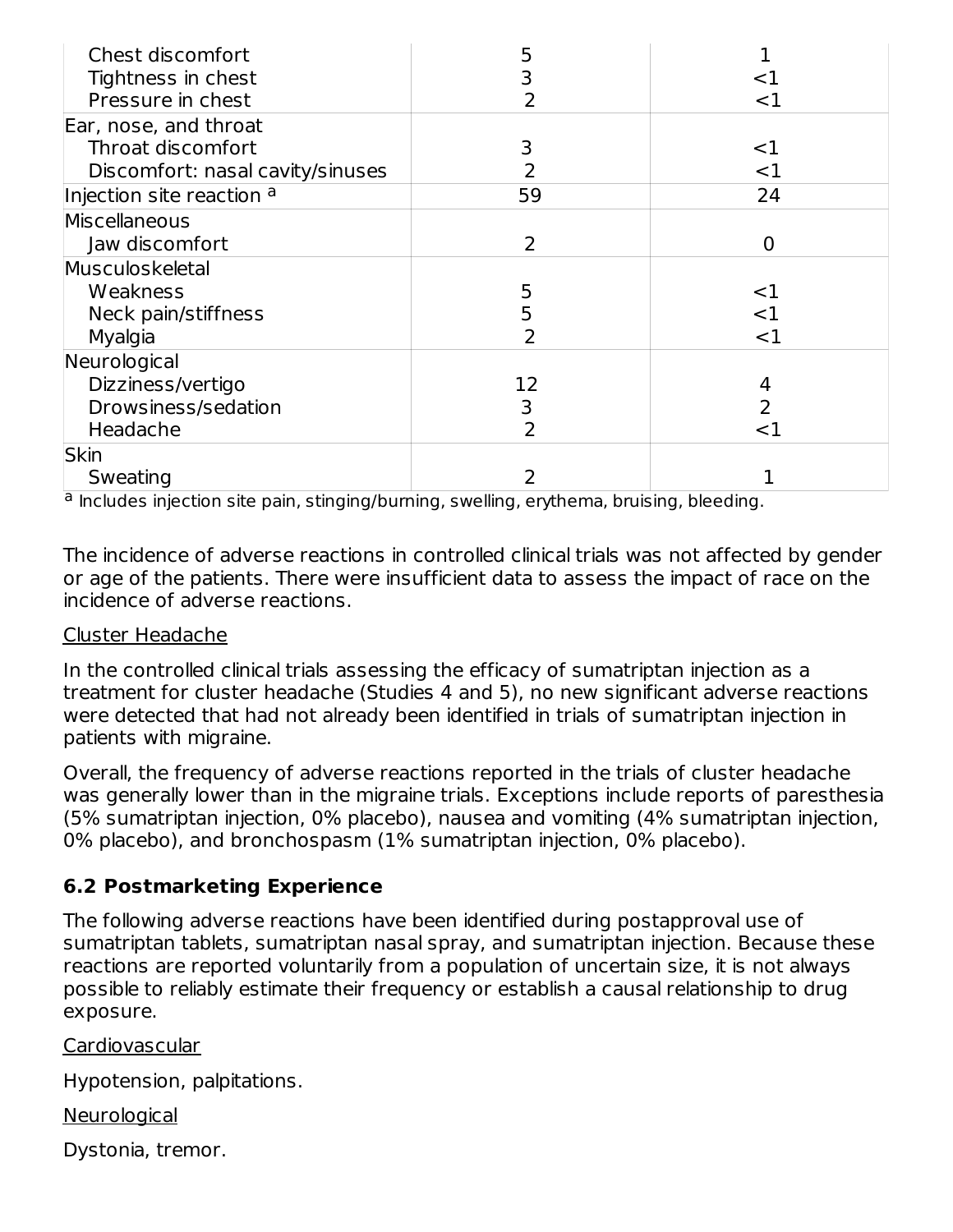## **7 DRUG INTERACTIONS**

#### **7.1 Ergot-containing Drugs**

Ergot-containing drugs have been reported to cause prolonged vasospastic reactions. Because these effects may be additive, use of ergotamine-containing or ergot-type medications (like dihydroergotamine or methysergide) and sumatriptan injection within 24 hours of each other is contraindicated.

#### **7.2 Monoamine Oxidase-A Inhibitors**

MAO-A inhibitors increase systemic exposure by 2-fold. Therefore, the use of sumatriptan injection in patients receiving MAO-A inhibitors is contraindicated [see Clinical Pharmacology ( 12.3)] .

## **7.3 Other 5-HT Agonists 1**

Because their vasospastic effects may be additive, co-administration of sumatriptan injection and other 5-HT  $_{\rm 1}$  agonists (e.g., triptans) within 24 hours of each other is contraindicated.

#### **7.4 Selective Serotonin Reuptake Inhibitors/Serotonin Norepinephrine Reuptake Inhibitors and Serotonin Syndrome**

Cases of serotonin syndrome have been reported during co-administration of triptans and SSRIs, or SNRIs, TCAs, and MAO inhibitors [see Warnings and Precautions ( 5.7)] .

## **8 USE IN SPECIFIC POPULATIONS**

#### **8.1 Pregnancy**

Pregnancy Category C.

There are no adequate and well-controlled trials of sumatriptan injection in pregnant women. In development toxicity studies in rats and rabbits, oral administration of sumatriptan to pregnant animals was associated with embryolethality, fetal abnormalities, and pup mortality. When administered by the intravenous route to pregnant rabbits, sumatriptan was embryolethal. Sumatriptan injection should be used during pregnancy only if the potential benefit justifies the potential risk to the fetus.

Oral administration of sumatriptan to pregnant rats during the period of organogenesis resulted in an increased incidence of fetal blood vessel (cervicothoracic and umbilical) abnormalities. The highest no-effect dose for embryofetal developmental toxicity in rats was 60 mg/kg/day, or approximately 100 times the single maximum recommended human dose (MRHD) of 6 mg administered subcutaneously on a mg/m <sup>2</sup> basis. Oral administration of sumatriptan to pregnant rabbits during the period of organogenesis resulted in increased incidences of embryolethality and fetal cervicothoracic vascular and skeletal abnormalities. Intravenous administration of sumatriptan to pregnant rabbits during the period of organogenesis resulted in an increased incidence of embryolethality. The highest oral and intravenous no-effect doses for developmental toxicity in rabbits were 15 and 0.75 mg/kg/day, or approximately 50 and 2 times, respectively, the single MRHD of 6 mg administered subcutaneously on a mg/m  $^2$  basis.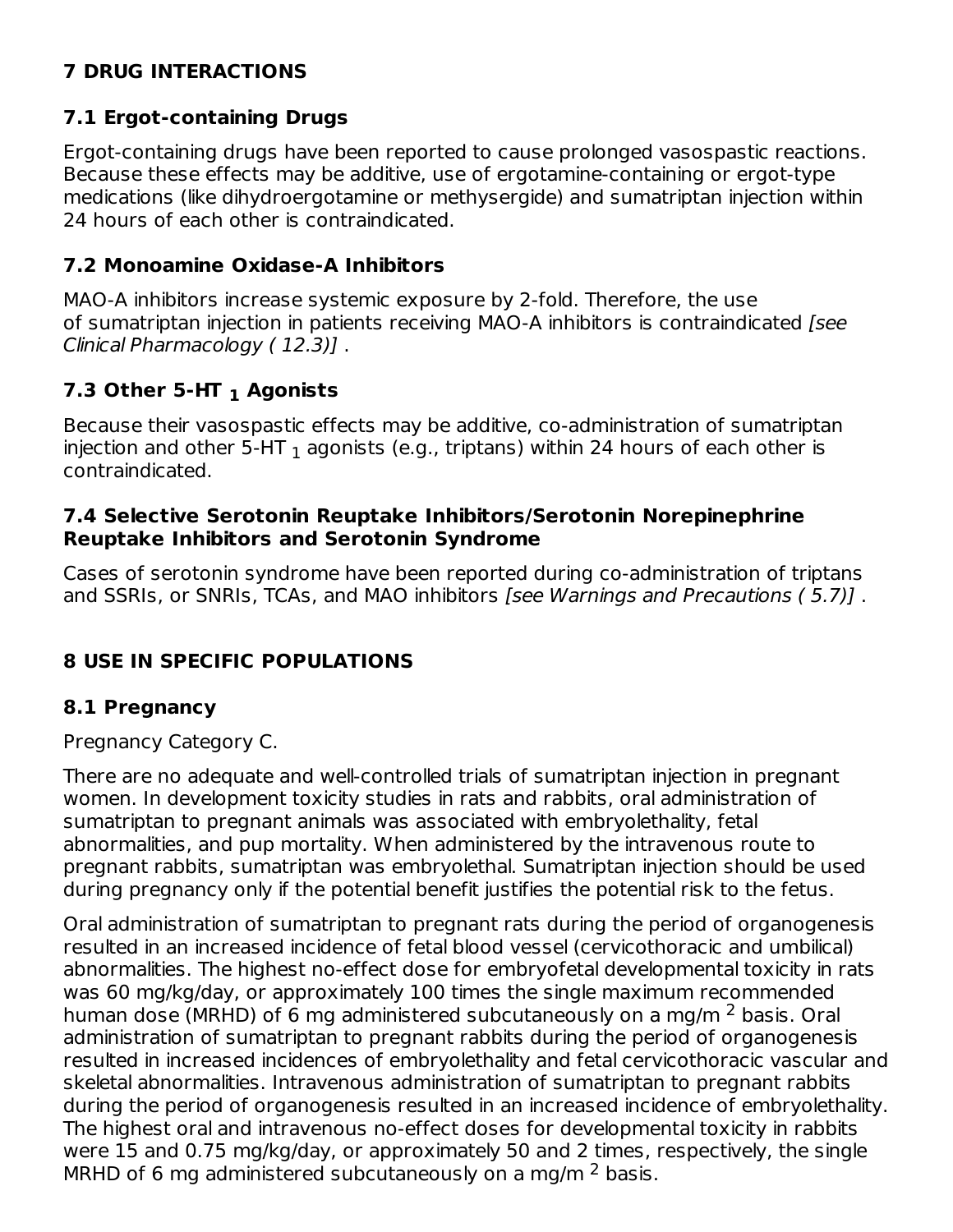Oral administration of sumatriptan to rats prior to and throughout gestation resulted in embryofetal toxicity (decreased body weight, decreased ossification, increased incidence of skeletal abnormalities). The highest no-effect dose was 50 mg/kg/day, or approximately 80 times the single MRHD of 6 mg administered subcutaneously on a mg/m  $^2$  basis. In offspring of pregnant rats treated orally with sumatriptan during organogenesis, there was a decrease in pup survival. The highest no-effect dose for this effect was 60 mg/kg/day, or approximately 100 times the single MRHD of 6 mg administered subcutaneously on a mg/m  $^2$  basis. Oral treatment of pregnant rats with sumatriptan during the latter part of gestation and throughout lactation resulted in a decrease in pup survival. The highest no-effect dose for this finding was 100 mg/kg/day, or approximately 160 times the single MRHD of 6 mg administered subcutaneously on a mg/m <sup>2</sup> basis.

## **8.3 Nursing Mothers**

Sumatriptan is excreted in human milk following subcutaneous administration.

Infant exposure to sumatriptan can be minimized by avoiding breastfeeding for 12 hours after treatment with sumatriptan injection.

## **8.4 Pediatric Use**

Safety and effectiveness in pediatric patients have not been established. Sumatriptan injection is not recommended for use in patients younger than 18 years of age.

Two controlled clinical trials evaluated sumatriptan nasal spray (5 to 20 mg) in 1,248 pediatric migraineurs 12 to 17 years of age who treated a single attack. The trials did not establish the efficacy of sumatriptan nasal spray compared with placebo in the treatment of migraine in pediatric patients. Adverse reactions observed in these clinical trials were similar in nature to those reported in clinical trials in adults.

Five controlled clinical trials (2 single-attack trials, 3 multiple-attack trials) evaluating oral sumatriptan (25 to 100 mg) in pediatric patients 12 to 17 years of age enrolled a total of 701 pediatric migraineurs. These trials did not establish the efficacy of oral sumatriptan compared with placebo in the treatment of migraine in pediatric patients. Adverse reactions observed in these clinical trials were similar in nature to those reported in clinical trials in adults. The frequency of all adverse reactions in these patients appeared to be both dose- and age-dependent, with younger patients reporting reactions more commonly than older pediatric patients.

Postmarketing experience documents that serious adverse reactions have occurred in the pediatric population after use of subcutaneous, oral, and/or intranasal sumatriptan. These reports include reactions similar in nature to those reported rarely in adults, including stroke, visual loss, and death. A myocardial infarction has been reported in a 14-year-old male following the use of oral sumatriptan; clinical signs occurred within 1 day of drug administration. Clinical data to determine the frequency of serious adverse reactions in pediatric patients who might receive subcutaneous, oral, or intranasal sumatriptan are not presently available.

## **8.5 Geriatric Use**

Clinical trials of sumatriptan injection did not include sufficient numbers of patients 65 years of age and older to determine whether they respond differently from younger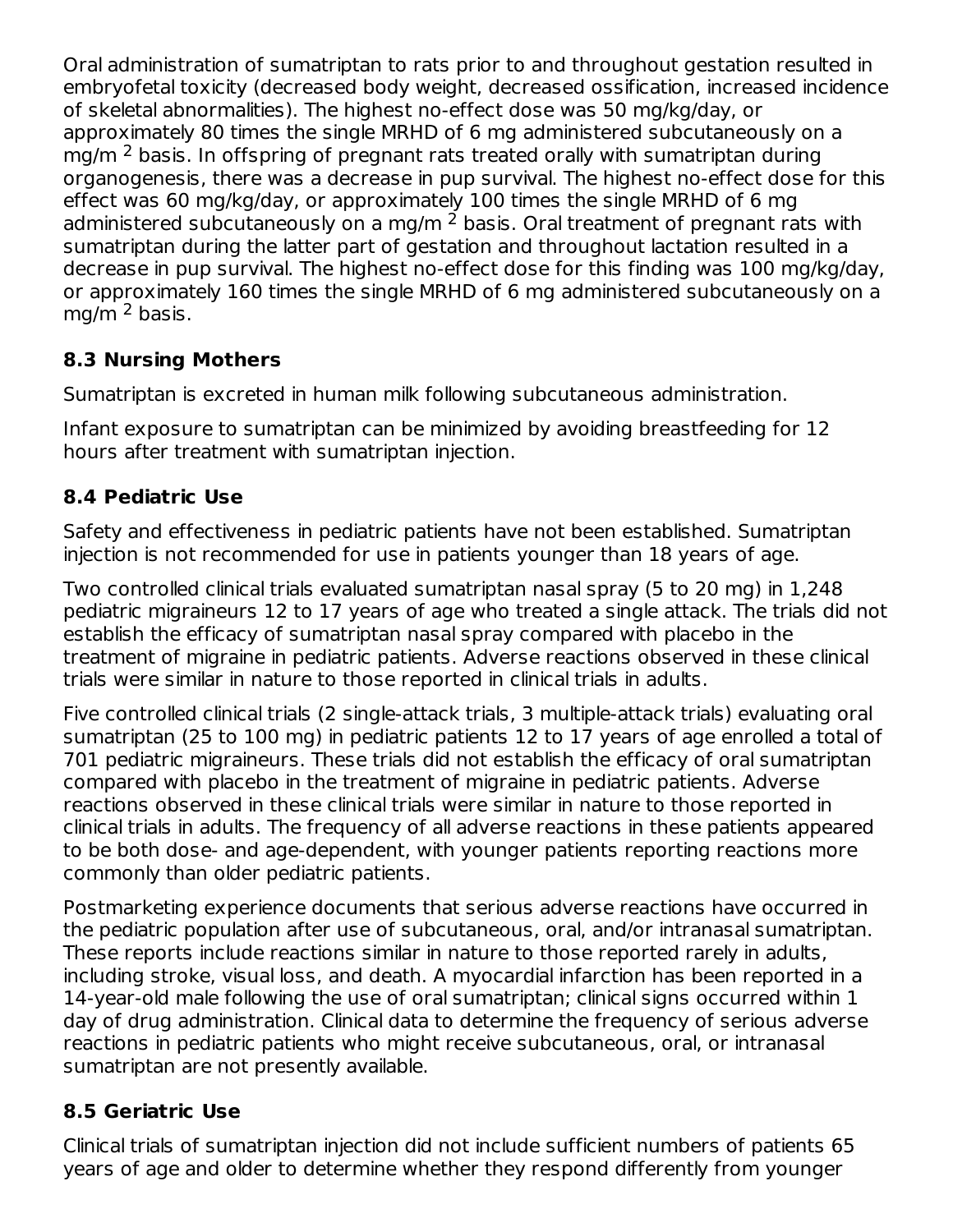patients. Other reported clinical experience has not identified differences in responses between the elderly and younger patients. In general, dose selection for an elderly patient should be cautious, usually starting at the low end of the dosing range, reflecting the greater frequency of decreased hepatic, renal, or cardiac function and of concomitant disease or other drug therapy.

A cardiovascular evaluation is recommended for geriatric patients who have other cardiovascular risk factors (e.g., diabetes, hypertension, smoking, obesity, strong family history of CAD) prior to receiving sumatriptan injection (see Warnings and Precautions ( 5.1)].

## **10 OVERDOSAGE**

Coronary vasospasm was observed after intravenous administration of sumatriptan injection [see Contraindications ( 4)] . Overdoses would be expected from animal data (dogs at 0.1 g/kg, rats at 2 g/kg) to possibly cause convulsions, tremor, inactivity, erythema of the extremities, reduced respiratory rate, cyanosis, ataxia, mydriasis, injection site reactions (desquamation, hair loss, and scab formation), and paralysis.

The elimination half-life of sumatriptan is about 2 hours *[see Clinical Pharmacology (* 12.3)] ; therefore monitoring of patients after overdose with sumatriptan injection should continue for at least 10 hours or while symptoms or signs persist.

It is unknown what effect hemodialysis or peritoneal dialysis has on the serum concentrations of sumatriptan.

## **11 DESCRIPTION**

Sumatriptan injection contains sumatriptan succinate a selective 5-HT  $_{\rm 1B/1D}$  receptor agonist. Sumatriptan succinate is chemically designated as 3-[2-(dimethylamino)ethyl]-Nmethyl-indole-5-methanesulfonamide succinate (1:1), and it has the following structure:



The empirical formula is C  $_{14}$ H  $_{21}$ N  $_{3}$ O  $_{2}$ S $\bullet$ C  $_{4}$ H  $_{6}$ O  $_{4}$ , representing a molecular weight of 413.5. Sumatriptan succinate is a white to off-white powder that is readily soluble in water and in saline.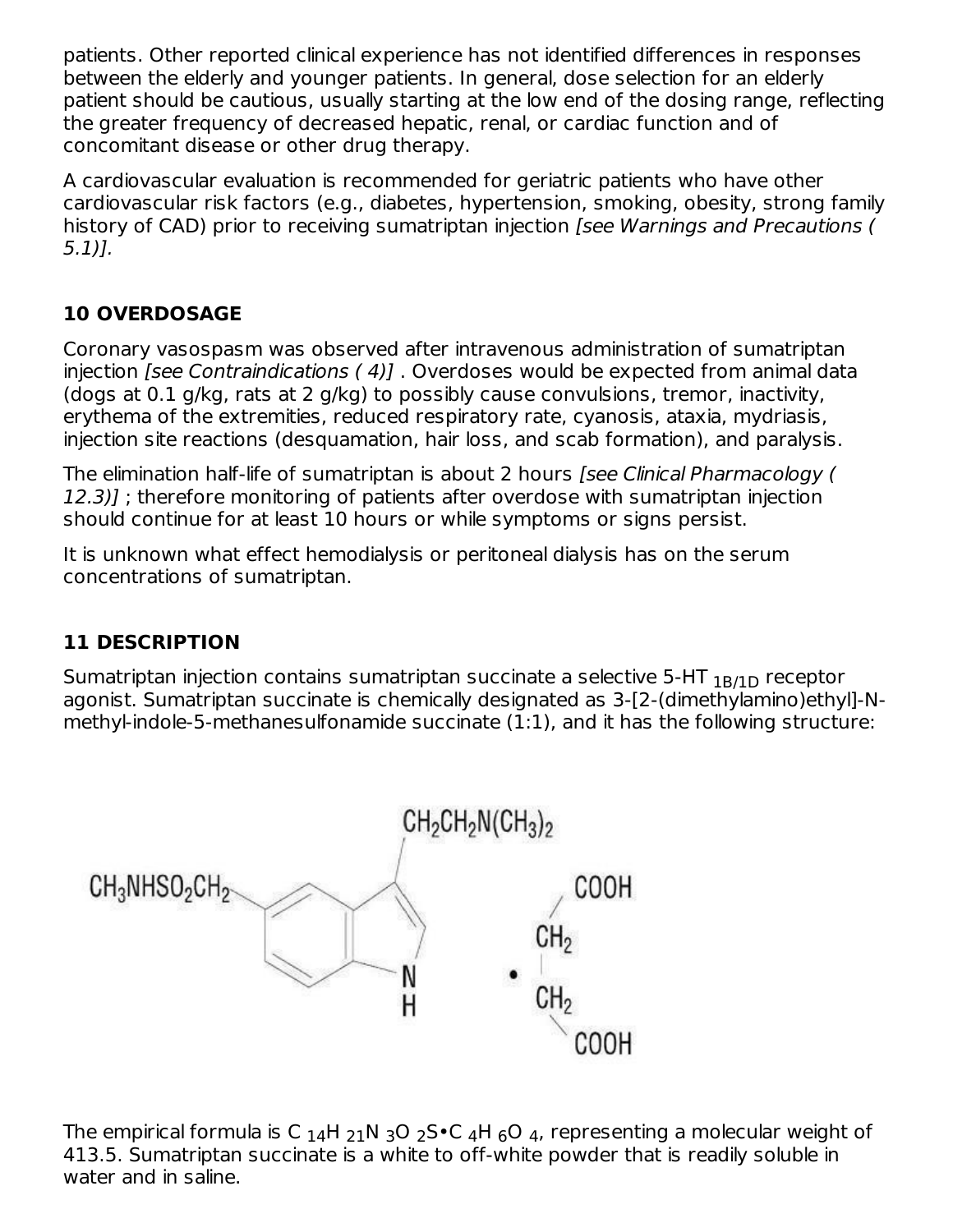Sumatriptan injection is a clear, colorless to pale yellow, sterile, nonpyrogenic solution for subcutaneous injection. Each 0.5 mL of sumatriptan injection 8 mg/mL solution contains 4 mg of sumatriptan (base) as the succinate salt and 3.8 mg of sodium chloride, USP in Water for Injection, USP. Each 0.5 mL of sumatriptan injection 12 mg/mL solution contains 6 mg of sumatriptan (base) as the succinate salt and 3.5 mg of sodium chloride, USP in Water for Injection, USP. The pH range of both solutions is approximately 4.2 to 5.3. The osmolality of both injections is 291 mOsmol.

## **12 CLINICAL PHARMACOLOGY**

## **12.1 Mechanism of Action**

Sumatriptan binds with high affinity to human cloned 5-HT  $_{\rm 1B/1D}$  receptors. Sumatriptan presumably exerts its therapeutic effects in the treatment of migraine and cluster headaches through agonist effects at the 5-HT  $_{\rm 1B/1D}$  receptors on intracranial blood vessels and sensory nerves of the trigeminal system, which result in cranial vessel constriction and inhibition of pro-inflammatory neuropeptide release.

## **12.2 Pharmacodynamics**

#### Blood Pressure

Significant elevation in blood pressure, including hypertensive crisis, has been reported in patients with and without a history of hypertension *[see Warnings and Precautions (* 5.8)].

#### Peripheral (Small) Arteries

In healthy volunteers  $(N = 18)$ , a trial evaluating the effects of sumatriptan on peripheral (small vessel) arterial reactivity failed to detect a clinically significant increase in peripheral resistance.

#### Heart Rate

Transient increases in blood pressure observed in some patients in clinical trials carried out during sumatriptan's development as a treatment for migraine were not accompanied by any clinically significant changes in heart rate.

#### **12.3 Pharmacokinetics**

#### Absorption and Bioavailability

The bioavailability of sumatriptan via subcutaneous site injection to 18 healthy male patients was  $97\% \pm 16\%$  of that obtained following intravenous injection.

After a single 6 mg subcutaneous manual injection into the deltoid area of the arm in 18 healthy males (age:  $24 \pm 6$  years, weight: 70 kg), the maximum serum concentration (Cmax) of sumatriptan was (mean  $\pm$  standard deviation) 74  $\pm$  15 ng/mL and the time to peak concentration (Tmax) was 12 minutes after injection (range: 5 to 20 minutes). In this trial, the same dose injected subcutaneously in the thigh gave a Cmax of  $61 \pm 15$ ng/mL by manual injection versus  $52 \pm 15$  ng/mL by autoinjector techniques. The Tmax or amount absorbed was not significantly altered by either the site or technique of injection.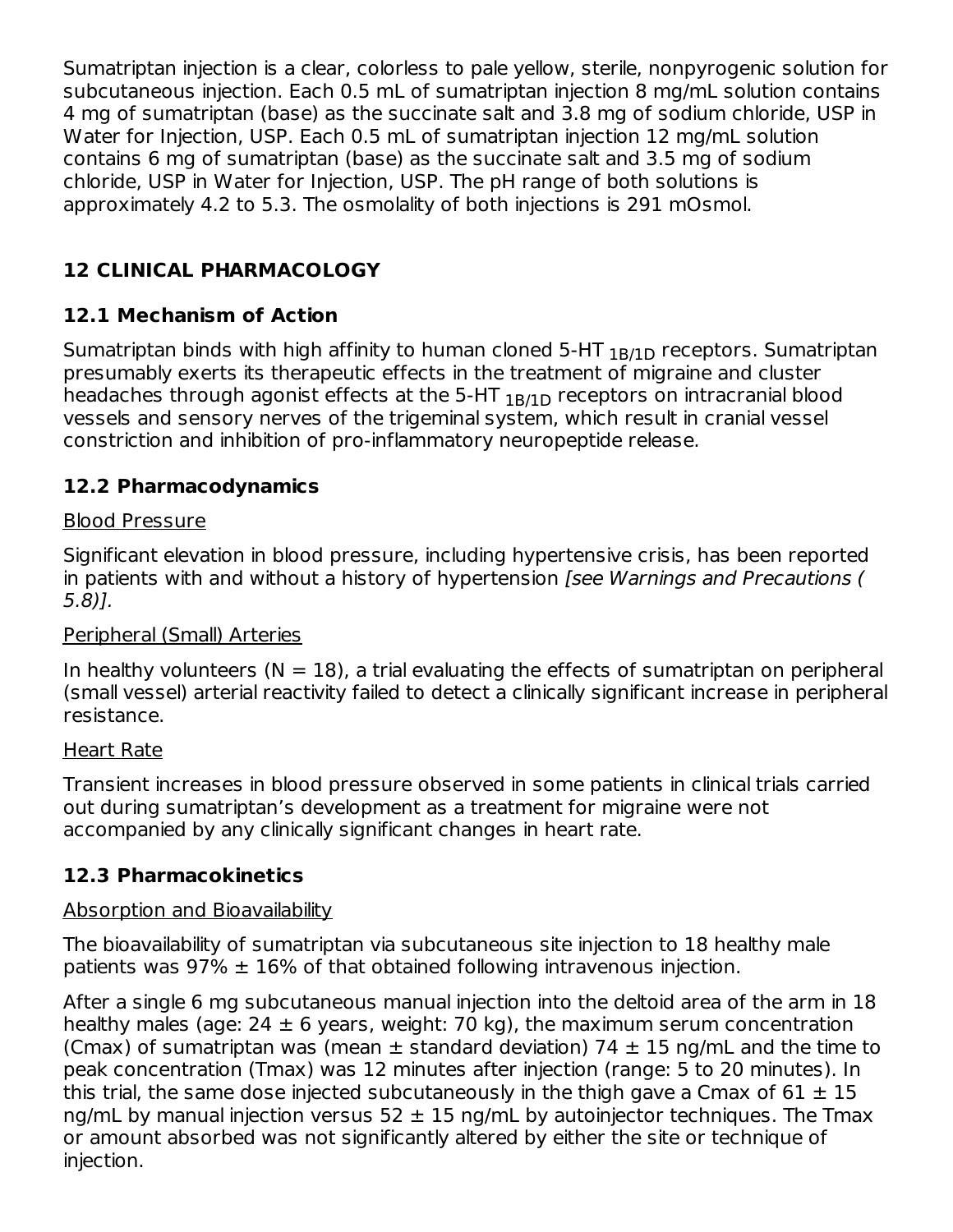#### **Distribution**

Protein binding, determined by equilibrium dialysis over the concentration range of 10 to 1,000 ng/mL is low, approximately 14% to 21%. The effect of sumatriptan on the protein binding of other drugs has not been evaluated.

Following a 6 mg subcutaneous injection into the deltoid area of the arm in 9 males (mean age: 33 years, mean weight: 77 kg) the volume of distribution central compartment of sumatriptan was 50  $\pm$  8 liters and the distribution half-life was 15  $\pm$  2 minutes.

#### Metabolism

In vitro studies with human microsomes suggest that sumatriptan is metabolized by MAO, predominantly the A isoenzyme. Most of a radiolabeled dose of sumatriptan excreted in the urine is the major metabolite indole acetic acid (IAA) or the IAA glucuronide, both of which are inactive.

#### Elimination

After a single 6 mg subcutaneous dose, 22%  $\pm$  4% was excreted in the urine as unchanged sumatriptan and 38%  $\pm$  7% as the IAA metabolite.

Following a 6 mg subcutaneous injection into the deltoid area of the arm, the systemic clearance of sumatriptan was 1,194  $\pm$  149 mL/min and the terminal half-life was 115  $\pm$ 19 minutes.

#### Specific Populations

#### Age

The pharmacokinetics of sumatriptan in the elderly (mean age: 72 years, 2 males and 4 females) and in patients with migraine (mean age: 38 years, 25 males and 155 females) were similar to that in healthy male patients (mean age: 30 years).

#### Hepatic Impairment

The effect of mild to moderate hepatic disease on the pharmacokinetics of subcutaneously administered sumatriptan has been evaluated. There were no significant differences in the pharmacokinetics of subcutaneously administered sumatriptan in moderately hepatically impaired patients compared with healthy controls. The pharmacokinetics of subcutaneously administered sumatriptan in patients with severe hepatic impairment has not been studied. The use of sumatriptan injection in this population is contraindicated [see Contraindications ( 4)] .

#### Race

The systemic clearance and Cmax of subcutaneous sumatriptan were similar in black (n  $=$  34) and Caucasian (n  $=$  38) healthy male patients.

#### Drug Interaction Studies

#### Monoamine Oxidase-A Inhibitors

In a trial of 14 healthy females, pretreatment with an MAO-A inhibitor decreased the clearance of subcutaneous sumatriptan, resulting in a 2-fold increase in the area under the sumatriptan plasma concentration-time curve (AUC), corresponding to a 40% increase in elimination half-life.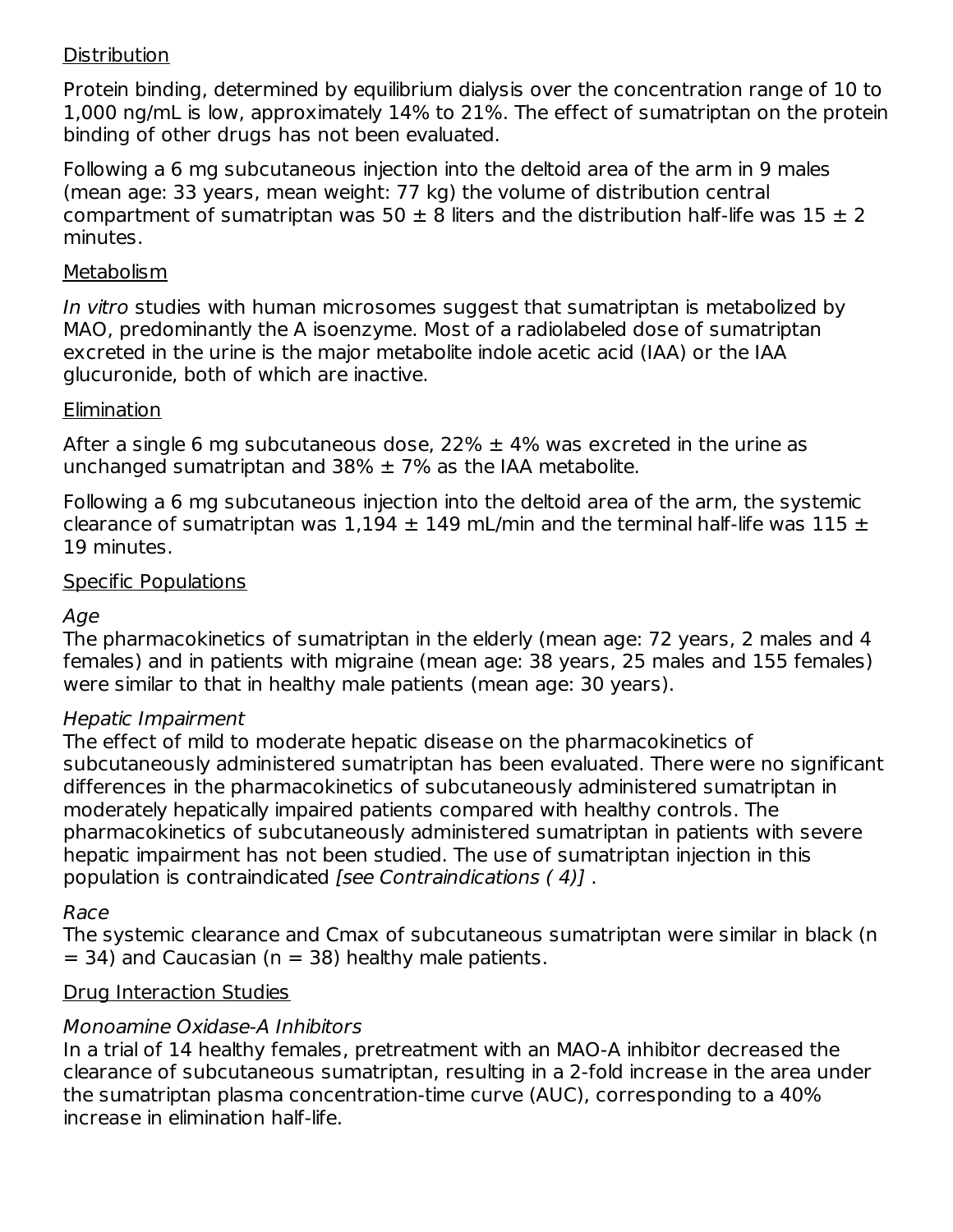## **13 NONCLINICAL TOXICOLOGY**

#### **13.1 Carcinogenesis, Mutagenesis, Impairment of Fertility**

#### **Carcinogenesis**

In carcinogenicity studies, in mouse and rat in which sumatriptan was administered orally for 78 weeks and 104 weeks, respectively, at doses up to 160 mg/kg/day (the highest dose in rat was reduced from 360 mg/kg/day during Week 21). The highest dose to mice and rats was approximately 130 and 260 times the single MRHD of 6 mg administered subcutaneously on a mg/m  $^2$  basis. There was no evidence in either species of an increase in tumors related to sumatriptan administration.

#### **Mutagenesis**

Sumatriptan was negative in in vitro (bacterial reverse mutation [Ames], gene cell mutation in Chinese hamster V79/HGPRT, chromosomal aberration in human lymphocytes) and in vivo (rat micronucleus) assays.

#### Impairment of Fertility

When sumatriptan was administered by subcutaneous injection to male and female rats prior to and throughout the mating period, there was no evidence of impaired fertility at doses up to 60 mg/kg/day or approximately 100 times the single human dose of 6 mg on a mg/m <sup>2</sup> basis. When sumatriptan (5, 50, 500 mg/kg/day) was administered orally to male and female rats prior to and throughout the mating period, there was a treatmentrelated decrease in fertility secondary to a decrease in mating in animals treated with doses greater than 5 mg/kg/day. It is not clear whether this finding was due to an effect on males or females or both.

#### **13.2 Animal Toxicology and/or Pharmacology**

#### Corneal Opacities

Dogs receiving oral sumatriptan developed corneal opacities and defects in the corneal epithelium. Corneal opacities were seen at the lowest dose tested, 2 mg/kg/day, and were present after 1 month of treatment. Defects in the corneal epithelium were noted in a 60-week study. Earlier examinations for these toxicities were not conducted and noeffect doses were not established; however, the relative plasma exposure at the lowest dose tested was approximately 3 times the human exposure after a 6-mg subcutaneous dose.

#### **14 CLINICAL STUDIES**

#### **14.1 Migraine**

In controlled clinical trials enrolling more than 1,000 patients during migraine attacks who were experiencing moderate or severe pain and 1 or more of the symptoms enumerated in Table 3, onset of relief began as early as 10 minutes following a 6 mg sumatriptan injection. Lower doses of sumatriptan injection may also prove effective, although the proportion of patients obtaining adequate relief was decreased and the latency to that relief is greater with lower doses.

In Study 1, 6 different doses of sumatriptan injection ( $n = 30$  each group) were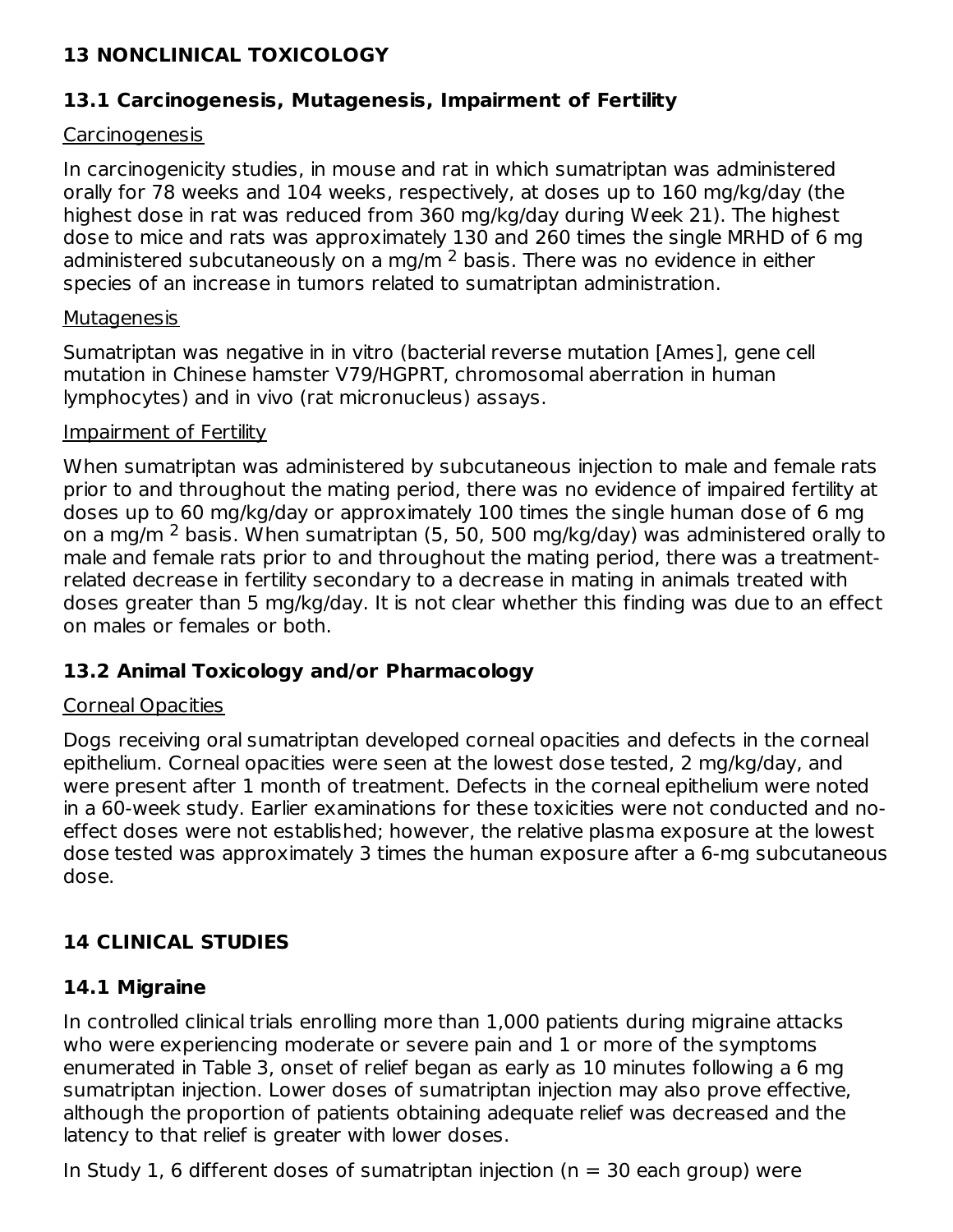compared with placebo ( $n = 62$ ), in a single-attack, parallel-group design, the doseresponse relationship was found to be as shown in Table 2.

| Table 2. Proportion of Patients with Migraine Relief and Incidence of Adverse |  |
|-------------------------------------------------------------------------------|--|
| Reactions by Time and by Sumatriptan Dose in Study 1                          |  |

| Dose of         |    | Adverse                       |           |            |               |
|-----------------|----|-------------------------------|-----------|------------|---------------|
| Sumatriptan     |    |                               |           |            | Reactions     |
| Injection       |    | at 10 Minutes   at 30 Minutes | at 1 Hour | at 2 Hours | Incidence (%) |
| Placebo         |    | 15                            | 24        | 21         | 55            |
| 1 <sub>mg</sub> | 10 | 40                            | 43        | 40         | 63            |
| 2 <sub>mg</sub> |    | 23                            | 57        | 43         | 63            |
| 3 mg            | 17 | 47                            | 57        | 60         | 77            |
| 4 mg            | 13 | 37                            | 50        | 57         | 80            |
| 6 mg            | 10 | 63                            | 73        | 70         | 83            |
| 8 mg            | 23 | 57                            | 80        | 83         | 93            |

<sup>a</sup> Relief is defined as the reduction of moderate or severe pain to no or mild pain after dosing without use of rescue medication.

In 2 randomized, placebo-controlled clinical trials of sumatriptan injection 6 mg in 1,104 patients with moderate or severe migraine pain (Studies 2 and 3), the onset of relief was less than 10 minutes. Headache relief, as defined by a reduction in pain from severe or moderately severe to mild or no headache, was achieved in 70% of the patients within 1 hour of a single 6 mg subcutaneous dose of sumatriptan injection. Approximately 82% and 65% of patients treated with sumatriptan injection 6 mg had headache relief and were pain free within 2 hours, respectively.

Table 3 shows the 1- and 2-hour efficacy results for sumatriptan injection 6 mg in Studies 2 and 3.

#### **Table 3. Proportion of Patients with Pain Relief and Relief of Migraine Symptoms after 1 and 2 Hours of Treatment in Studies 2 and 3**

|                                          |             | Study 2                                          |             | Study 3                                          |
|------------------------------------------|-------------|--------------------------------------------------|-------------|--------------------------------------------------|
| 1-Hour Data                              |             | Sumatriptan                                      |             | Sumatriptan                                      |
|                                          | Placebo     | Injection 6 mg                                   | Placebo     | Injection 6 mg                                   |
|                                          | $(n = 190)$ | $(n = 384)$                                      | $(n = 180)$ | $(n = 350)$                                      |
| Patients with pain relief (grade $0/1$ ) | 18%         | $70\%$ <sup>a</sup>                              | 26%         | $70\%$ <sup>a</sup>                              |
| Patients with no pain                    | 5%          | $48%$ <sup>a</sup>                               | 13%         | $49%$ <sup>a</sup>                               |
| Patients without nausea                  | 48%         | $73%$ <sup>a</sup>                               | 50%         | $73%$ <sup>a</sup>                               |
| Patients without photophobia             | 23%         | 56% $a$                                          | 25%         | $58%$ <sup>a</sup>                               |
| Patients with little or no clinical      | 34%         | 76% <sup>a</sup>                                 | 34%         | 76% <sup>a</sup>                                 |
| disability b                             |             |                                                  |             |                                                  |
|                                          |             | Study 2                                          |             | Study 3                                          |
| 2-Hour Data                              |             | Sumatriptan                                      |             | Sumatriptan                                      |
|                                          |             | Placebo <sup>c</sup> injection 6 mg <sup>d</sup> |             | Placebo <sup>c</sup> injection 6 mg <sup>d</sup> |
| Patients with pain relief (grade 0/1)    | 31%         | $81\%$ <sup>a</sup>                              | 39%         | $82\%$ <sup>a</sup>                              |
| Patients with no pain                    | 11%         | $63\%$ <sup>a</sup>                              | 19%         | $65%$ <sup>a</sup>                               |
| Patients without nausea                  | 56%         | $82\%$ <sup>a</sup>                              | 63%         | $81\%$ <sup>a</sup>                              |
| Patients without photophobia             | 31%         | $72%$ <sup>a</sup>                               | 35%         | $71\%$ <sup>a</sup>                              |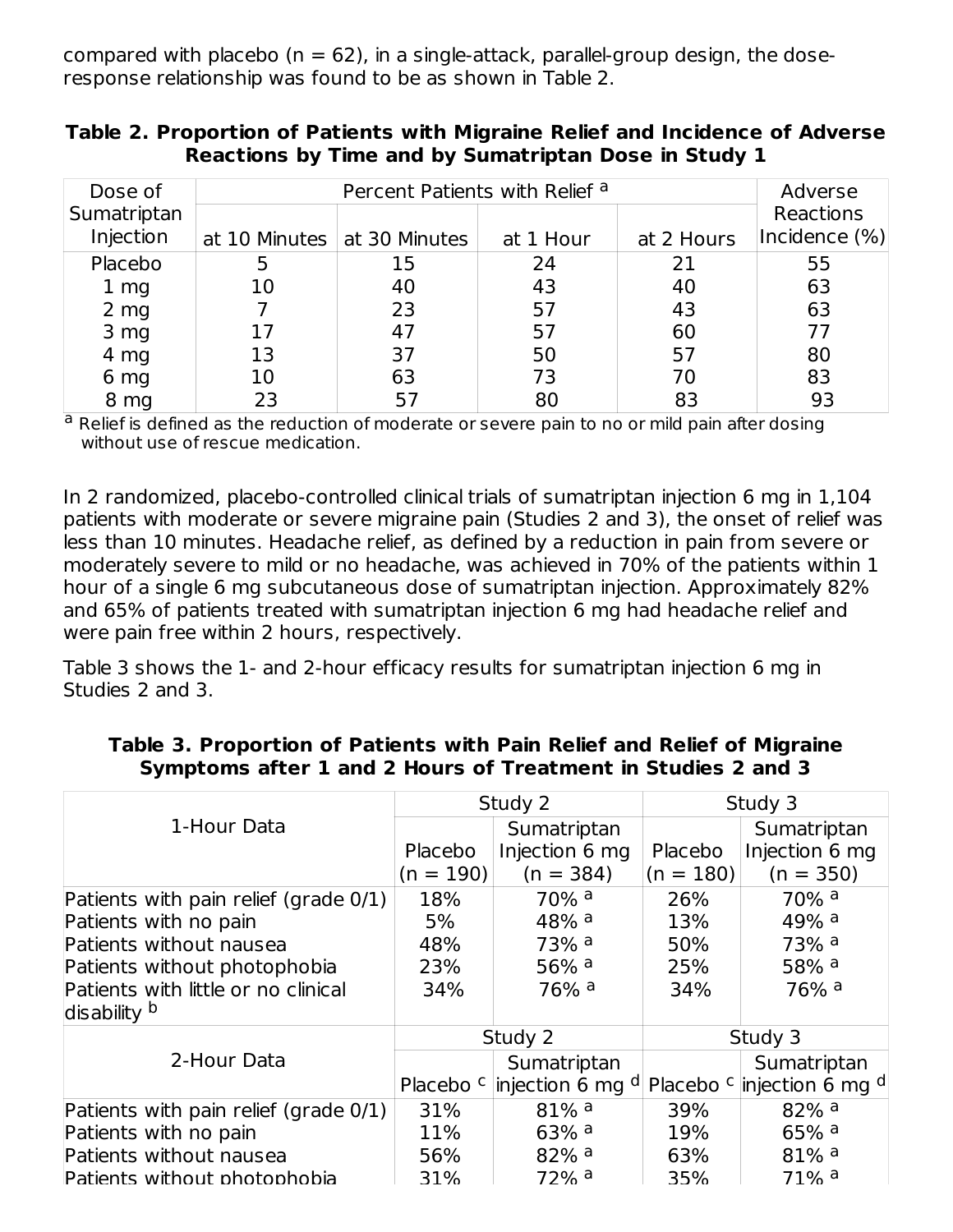| .                                                              | $- - -$ | $\cdot$ $ \cdot$ $\cdot$ | $- - - -$ | - -              |
|----------------------------------------------------------------|---------|--------------------------|-----------|------------------|
| Patients with little or no clinical<br>disability <sup>b</sup> | 42%     | 85% <sup>a</sup>         | 49%       | 84% <sup>a</sup> |
| $\sim$                                                         |         |                          |           |                  |

<sup>a</sup> P<0.05 versus placebo.

- $^{\rm b}$  A successful outcome in terms of clinical disability was defined prospectively as ability to work mildly impaired or ability to work and function normally.
- $\textsf{c}$  Includes patients that may have received an additional placebo injection 1 hour after the initial injection.
- $^{\mathsf{d}}$  Includes patients that may have received an additional 6 mg of sumatriptan injection 1 hour after the initial injection.

Sumatriptan injection also relieved photophobia, phonophobia (sound sensitivity), nausea, and vomiting associated with migraine attacks. Similar efficacy was seen when patients self-administered sumatriptan injection using the sumatriptan injection autoinjector.

The efficacy of sumatriptan injection was unaffected by whether or not the migraine was associated with aura, duration of attack, gender or age of the patient, or concomitant use of common migraine prophylactic drugs (e.g., beta-blockers).

#### **14.2 Cluster Headache**

The efficacy of sumatriptan injection in the acute treatment of cluster headache was demonstrated in 2 randomized, double-blind, placebo-controlled, 2-period crossover trials (Studies 4 and 5). Patients 21 to 65 years of age were enrolled and were instructed to treat a moderate to very severe headache within 10 minutes of onset. Headache relief was defined as a reduction in headache severity to mild or no pain. In both trials, the proportion of individuals gaining relief at 10 or 15 minutes was significantly greater among patients receiving 6 mg of sumatriptan injection compared with those who received placebo (see Table 4).

#### **Table 4. Proportion of Patients with Cluster Headache Relief by Time in Studies 4 and 5**

|                                     |                       | Study 4                                     | Study 5               |                                             |  |
|-------------------------------------|-----------------------|---------------------------------------------|-----------------------|---------------------------------------------|--|
|                                     | Placebo<br>$(n = 39)$ | Sumatriptan<br>Injection 6 mg<br>$(n = 39)$ | Placebo<br>$(n = 88)$ | Sumatriptan<br>Injection 6 mg<br>$(n = 92)$ |  |
| Patients with pain relief (no/mild) |                       |                                             |                       |                                             |  |
| 5 Minutes post-injection            | 8%                    | 21%                                         | 7%                    | $23%$ <sup>a</sup>                          |  |
| 10 Minutes post-injection           | 10%                   | 49% a                                       | 25%                   | $49%$ <sup>a</sup>                          |  |
| 15 Minutes post-injection           | 26%                   | $74%$ <sup>a</sup>                          | 35%                   | 75% a                                       |  |

 $a P < 0.05$ .

(n = Number of headaches treated.)

An estimate of the cumulative probability of a patient with a cluster headache obtaining relief after being treated with either sumatriptan injection or placebo is presented in Figure 1.

#### **Figure 1. Time to Relief of Cluster Headache from Time of Injection a**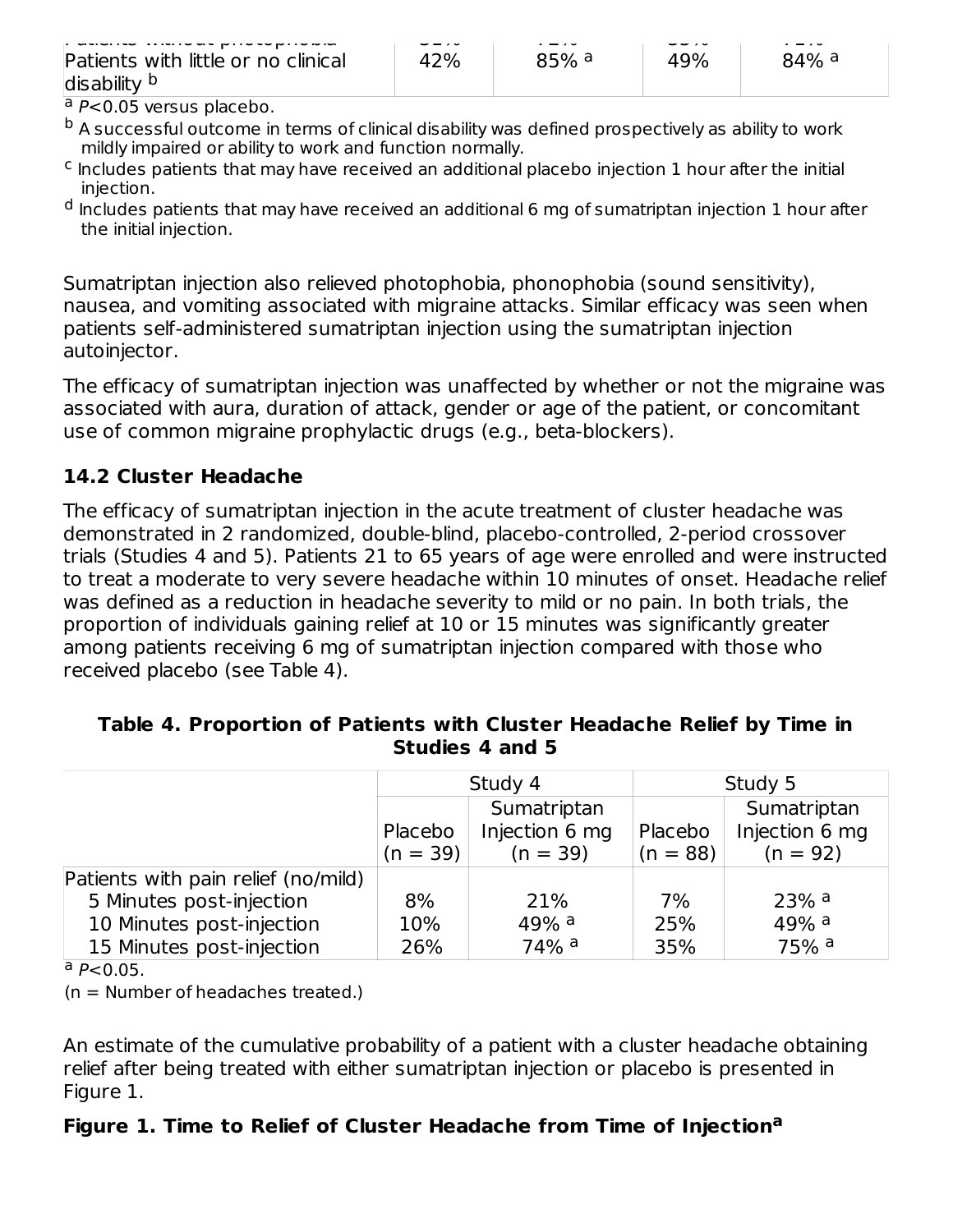

<sup>a</sup> The figure uses Kaplan-Meier (product limit) Survivorship Plot. Patients taking rescue medication were censored at 15 minutes.

The plot was constructed with data from patients who either experienced relief or did not require (request) rescue medication within a period of 2 hours following treatment. As a consequence, the data in the plot are derived from only a subset of the 258 headaches treated (rescue medication was required in 52 of the 127 placebo-treated headaches and 18 of the 131 headaches treated with sumatriptan injection).

Other data suggest that treatment with sumatriptan injection is not associated with an increase in early recurrence of headache and has little effect on the incidence of lateroccurring headaches (i.e., those occurring after 2, but before 18 or 24 hours).

## **16 HOW SUPPLIED/STORAGE AND HANDLING**

Sumatriptan injection contains sumatriptan (base) as the succinate salt and is supplied as a clear, colorless to pale yellow, sterile, nonpyrogenic solution as follows:

Prefilled Syringe Autoinjector: Each carton contains a Patient Information leaflet and Patient Instructions for Use leaflet.

- Sumatriptan Injection, USP, containing 6 mg sumatriptan (base) in each of 2 prefilled single-dose syringe autoinjectors
	- (NDC 60429-994-02).

Store between 2° and 30°C (36° and 86°F). Protect from light.

## **17 PATIENT COUNSELING INFORMATION**

Advise the patient to read the FDA-approved patient labeling ( Patient Information and Instructions for Use).

Risk of Myocardial Ischemia and/or Infarction, Prinzmetal's Angina, Other Vasospasm-Related Events, Arrhythmias, and Cerebrovascular Events

Inform patients that sumatriptan injection may cause serious cardiovascular side effects such as myocardial infarction or stroke. Although serious cardiovascular events can occur without warning symptoms, patients should be alert for the signs and symptoms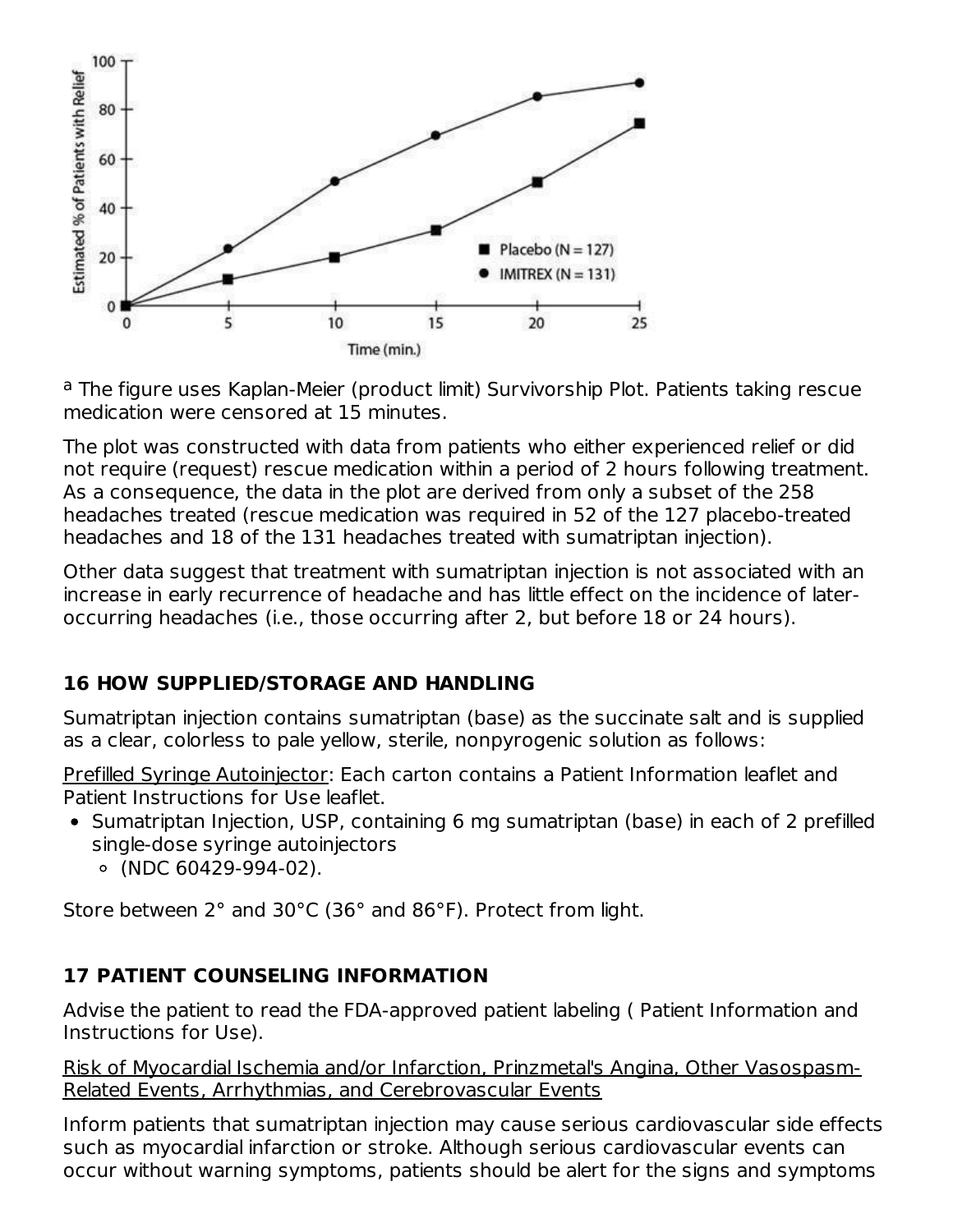of chest pain, shortness of breath, irregular heartbeat, significant rise in blood pressure, weakness, and slurring of speech and should ask for medical advice if any indicative sign or symptoms are observed. Apprise patients of the importance of this follow-up [see Warnings and Precautions ( 5.1, 5.2, 5.4, 5.5, 5.8)].

#### Anaphylactic/Anaphylactoid Reactions

Inform patients that anaphylactic/anaphylactoid reactions have occurred in patients receiving sumatriptan injection. Such reactions can be life threatening or fatal. In general, anaphylactic reactions to drugs are more likely to occur in individuals with a history of sensitivity to multiple allergens [see Contraindications ( 4), Warnings and Precautions ( 5.9)].

#### Concomitant Use with Other Triptans or Ergot Medications

Inform patients that use of sumatriptan injection within 24 hours of another triptan or an ergot-type medication (including dihydroergotamine or methysergide) is contraindicated [see Contraindications ( 4), Drug Interactions ( 7.1, 7.3)] .

#### Serotonin Syndrome

Caution patients about the risk of serotonin syndrome with the use of sumatriptan or other triptans, particularly during combined use with SSRIs, SNRIs, TCAs, and TCAs and MAO inhibitors [see Warnings and Precautions ( 5.7), Drug Interactions ( 7.4)] .

#### Medication Overuse Headache

Inform patients that use of acute migraine drugs for 10 or more days per month may lead to an exacerbation of headache and encourage patients to record headache frequency and drug use (e.g., by keeping a headache diary) [see Warnings and Precautions ( 5.6)] .

#### **Pregnancy**

Inform patients that sumatriptan injection should not be used during pregnancy unless the potential benefit justifies the potential risk to the fetus [see Use in Specific Populations ( 8.1)].

#### Nursing Mothers

Advise patients to notify their healthcare provider if they are breastfeeding or plan to breastfeed [see Use in Specific Populations ( 8.3)] .

#### Ability to Perform Complex Tasks

Treatment with sumatriptan injection may cause somnolence and dizziness; instruct patients to evaluate their ability to perform complex tasks after administration of sumatriptan injection.

#### How to Use Sumatriptan Injection

Provide patients instruction on the proper use of sumatriptan injection if they are able to self-administer sumatriptan injection in medically unsupervised situations.

Inform patients that the needle in the autoinjector penetrates approximately 1/4 of an inch (5 to 6 mm). Inform patients that the injection is intended to be given subcutaneously and intramuscular or intravascular delivery should be avoided. Instruct patients to use injection sites with an adequate skin and subcutaneous thickness to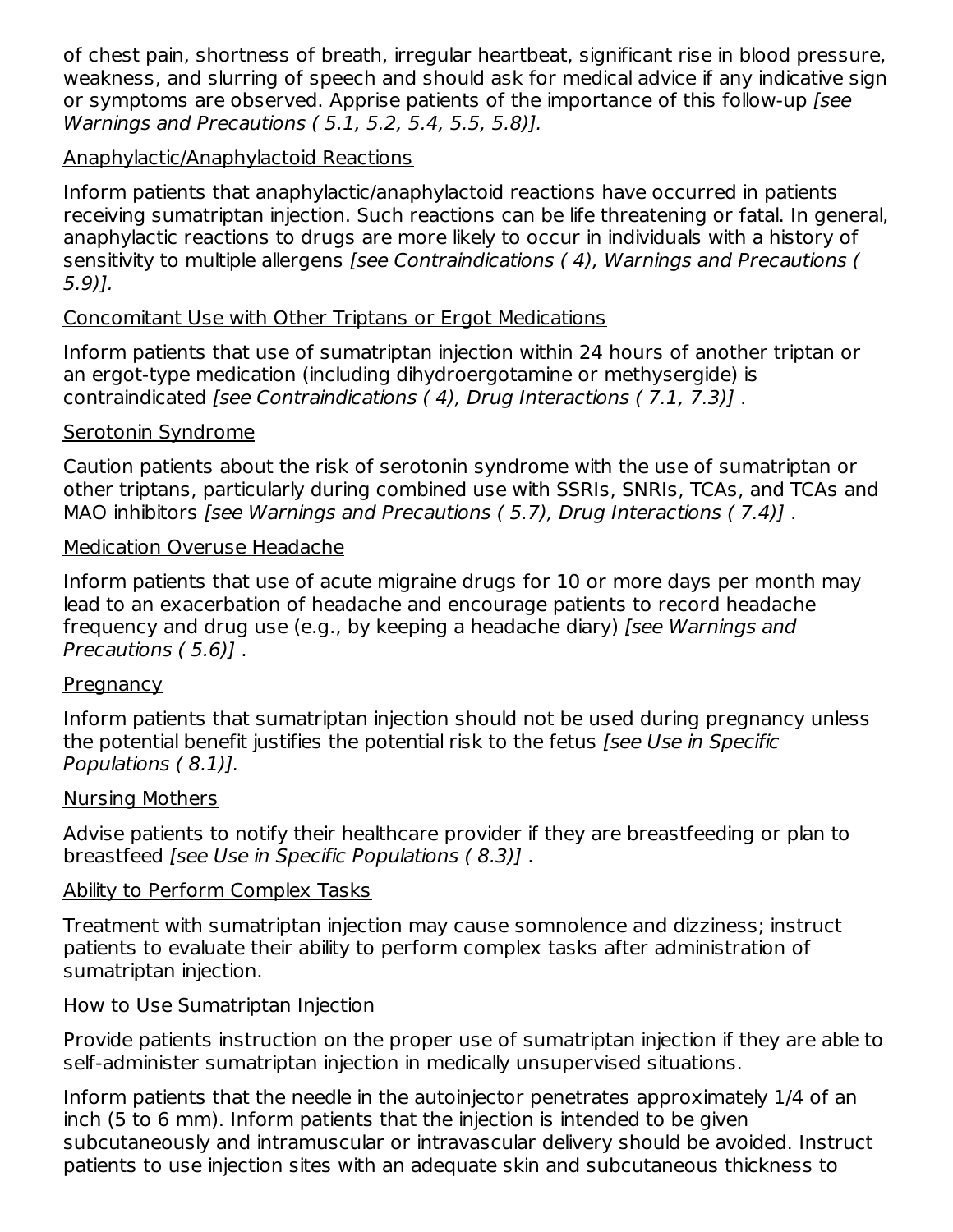accommodate the length of the needle.

Manufactured In Israel For:

Antares Pharma, Inc.

Ewing, NJ 08628

Distributed by: TEVA PHARMACEUTICALS USA, INC.

North Wales, PA 19454

©2018, Antares Pharma, Inc. All rights reserved.

Marketed/Packaged by:

GSMS, Inc.

Camarillo, CA USA 93012

#### **Patient Information**

#### **Sumatriptan**

#### **Injection, USP**

#### **(SOO-ma-TRIP-tan)**

Read this Patient Information before you start taking sumatriptan and each time you get a refill. There may be new information. This information does not take the place of talking with your healthcare provider about your medical condition or treatment.

#### **What is the most important information I should know about sumatriptan?**

#### **Sumatriptan can cause serious side effects, including:**

#### **Heart attack and other heart problems. Heart problems may lead to death.**

#### **Stop taking sumatriptan and get emergency medical help right away if you have any of the following symptoms of a heart attack:**

- discomfort in the center of your chest that lasts for more than a few minutes, or that goes away and comes back
- severe tightness, pain, pressure, or heaviness in your chest, throat, neck, or jaw
- pain or discomfort in your arms, back, neck, jaw, or stomach
- shortness of breath with or without chest discomfort
- breaking out in a cold sweat
- nausea or vomiting
- feeling lightheaded

Sumatriptan is not for people with risk factors for heart disease unless a heart exam is done and shows no problem. You have a higher risk for heart disease if you:

- have high blood pressure
- have high cholesterol levels
- smoke
- are overweight
- have diabetes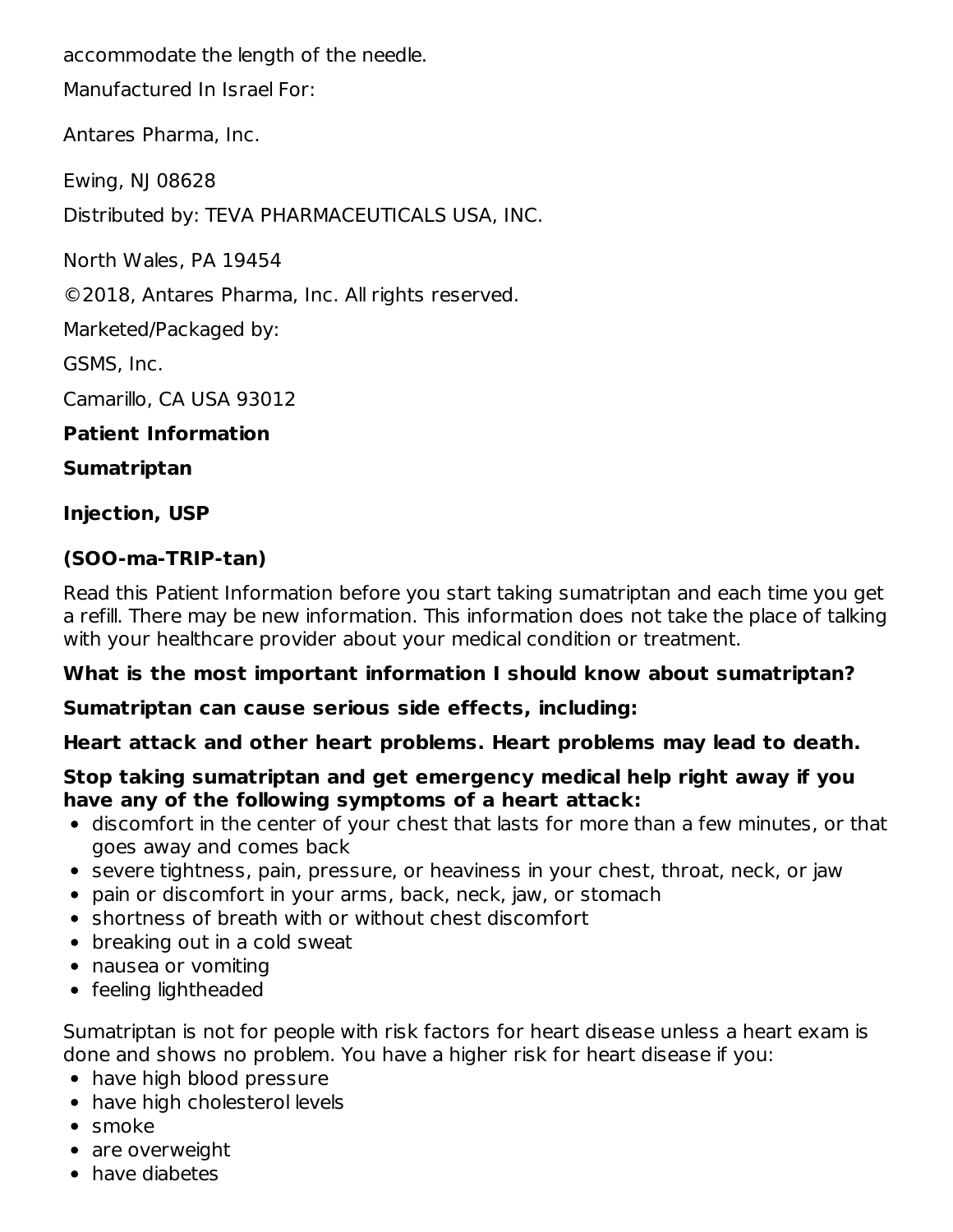• have a family history of heart disease

## **What is sumatriptan?**

Sumatriptan is a prescription medicine used to treat acute migraine headaches with or without aura and acute cluster headaches in adults who have been diagnosed with migraine or cluster headaches.

Sumatriptan is not used to treat other types of headaches such as hemiplegic (that make you unable to move on one side of your body) or basilar (rare form of migraine with aura) migraines.

Sumatriptan is not used to prevent or decrease the number of migraine or cluster headaches you have.

It is not known if sumatriptan is safe and effective in children under 18 years of age.

## **Who should not take sumatriptan injection?**

## **Do not take sumatriptan injection if you have:**

- heart problems or a history of heart problems
- narrowing of blood vessels to your legs, arms, stomach, or kidneys (peripheral vascular disease)
- uncontrolled high blood pressure
- severe liver problems
- hemiplegic migraines or basilar migraines. If you are not sure if you have these types of migraines, ask your healthcare provider.
- had a stroke, transient ischemic attacks (TIAs), or problems with your blood circulation
- taken any of the following medicines in the last 24 hours:
- almotriptan (AXERT<sup>®</sup>)
- $\bullet$  eletriptan (RELPAX®)
- frovatriptan (FROVA®)
- naratriptan (AMERGE®)
- rizatriptan (MAXALT®, MAXALT-MLT®)
- sumatriptan and naproxen (TREXIMET<sup>®</sup>)
- ergotamines (CAFERGOT®, ERGOMAR®, MIGERGOT®)
- dihydroergotamine (D.H.E. 45®, MIGRANAL®)

Ask your healthcare provider if you are not sure if your medicine is listed above.

• an allergy to sumatriptan or any of the ingredients in sumatriptan injection. See the end of this leaflet for a complete list of ingredients in sumatriptan injection.

#### **What should I tell my healthcare provider before taking sumatriptan injection?**

Before you take sumatriptan, tell your healthcare provider about all of your medical conditions, including if you:

- have high blood pressure
- have high cholesterol
- have diabetes
- smoke
- are overweight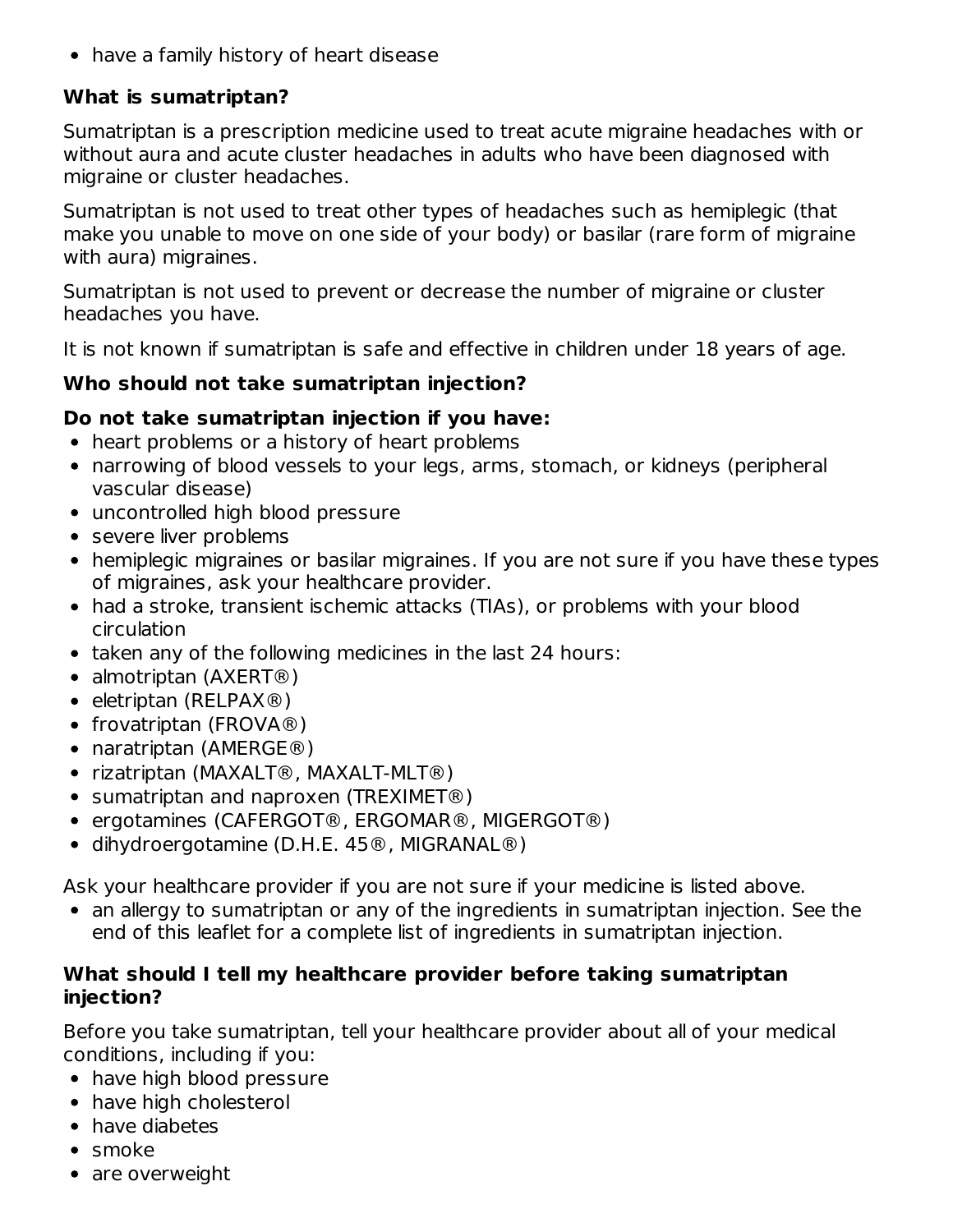- have heart problems or family history of heart problems or stroke
- have kidney problems
- have liver problems
- have had epilepsy or seizures
- are not using effective birth control
- become pregnant while taking sumatriptan
- are breastfeeding or plan to breastfeed. Sumatriptan passes into your breast milk and may harm your baby. Talk with your healthcare provider about the best way to feed your baby if you take sumatriptan.

#### **Tell your healthcare provider about all the medicines you take,** including

prescription and nonprescription medicines, vitamins, and herbal supplements.

Using sumatriptan with certain other medicines can affect each other, causing serious side effects.

**Especially tell your healthcare provider if** you take anti-depressant medicines called:

- selective serotonin reuptake inhibitors (SSRIs)
- serotonin norepinephrine reuptake inhibitors (SNRIs)
- tricyclic antidepressants (TCAs)
- monoamine oxidase inhibitors (MAOIs)

Ask your healthcare provider or pharmacist for a list of these medicines if you are not sure.

Know the medicines you take. Keep a list of them to show your healthcare provider or pharmacist when you get a new medicine.

## **How should I take Sumatriptan Injection?**

- Certain people should take their first dose of sumatriptan injection in their healthcare provider's office or in another medical setting. Ask your healthcare provider if you should take your first dose in a medical setting.
- Use sumatriptan injection exactly as your healthcare provider tells you to use it.
- Your healthcare provider may change your dose. Do not change your dose without first talking with your healthcare provider.
- For adults, the usual dose is a single injection given just below the skin.
- You should give an injection as soon as the symptoms of your headache start, but it may be given at any time during a migraine or cluster headache attack.
- If you did not get any relief after the first injection, do not give a second injection without first talking with your healthcare provider.
- If your headache comes back or you only get some relief after your first injection, you can take a second injection 1 hour after the first injection, but not sooner.
- Do not take more than 12 mg in a 24-hour period.
- If you use too much sumatriptan injection call your healthcare provider or go to the nearest hospital emergency room right away.
- You should write down when you have headaches and when you take sumatriptan injection so you can talk with your healthcare provider about how sumatriptan injection is working for you.

## **What should I avoid while taking sumatriptan injection?**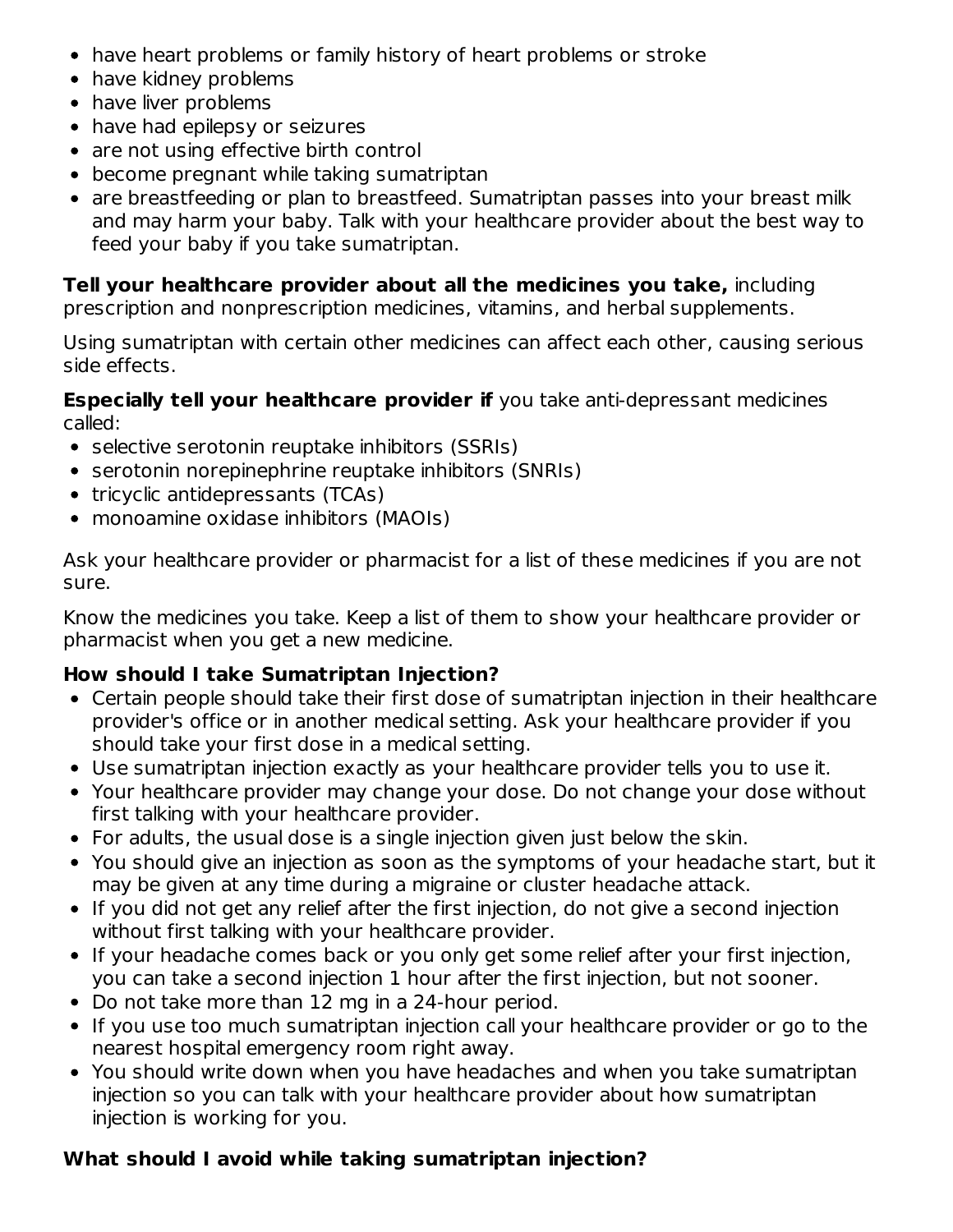Sumatriptan can cause dizziness, weakness, or drowsiness. If you have these symptoms, do not drive a car, use machinery, or do anything where you need to be alert.

## **What are the possible side effects of sumatriptan injection?**

#### **Sumatriptan may cause serious side effects.See "What is the most important information I should know about sumatriptan injection?"**

These serious side effects include:

- changes in color or sensation in your fingers and toes (Raynaud's syndrome)
- stomach and intestinal problems (gastrointestinal and colonic ischemic events). Symptoms of gastrointestinal and colonic ischemic events include:
	- sudden or severe stomach pain
	- stomach pain after meals
	- weight loss
	- nausea or vomiting
	- constipation or diarrhea
	- bloody diarrhea
	- fever
- problems with blood circulation to your legs and feet (peripheral vascular ischemia).

Symptoms of peripheral vascular ischemia include:

- cramping and pain in your legs or hips
- feeling of heaviness or tightness in your leg muscles
- burning or aching pain in your feet or toes while resting
- numbness, tingling, or weakness in your legs
- cold feeling or color changes in 1 or both legs or feet
- hives (itchy bumps); swelling of your tongue, mouth or throat
- medication overuse headaches. Some people who use too many sumatriptan injections may have worse headaches (medication overuse headache). If your headaches get worse, your healthcare provider may decide to stop your treatment with sumatriptan.
- serotonin syndrome. Serotonin syndrome is a rare but serious problem that can happen in people using sumatriptan injection especially if sumatriptan injection is used with anti-depressant medicines called SSRIs or SNRIs.

Call your healthcare provider right away if you have any of the following symptoms of serotonin syndrome:

- mental changes such as seeing things that are not there (hallucinations), agitation, or coma
- fast heartbeat
- changes in blood pressure
- high body temperature
- tight muscles
- $\bullet$  trouble walking
- seizures. Seizures have happened in people taking sumatriptan injection who have never had seizures before. Talk with your healthcare provider about your chance of having seizures while you take sumatriptan injection.

The most common side effects of sumatriptan injection include: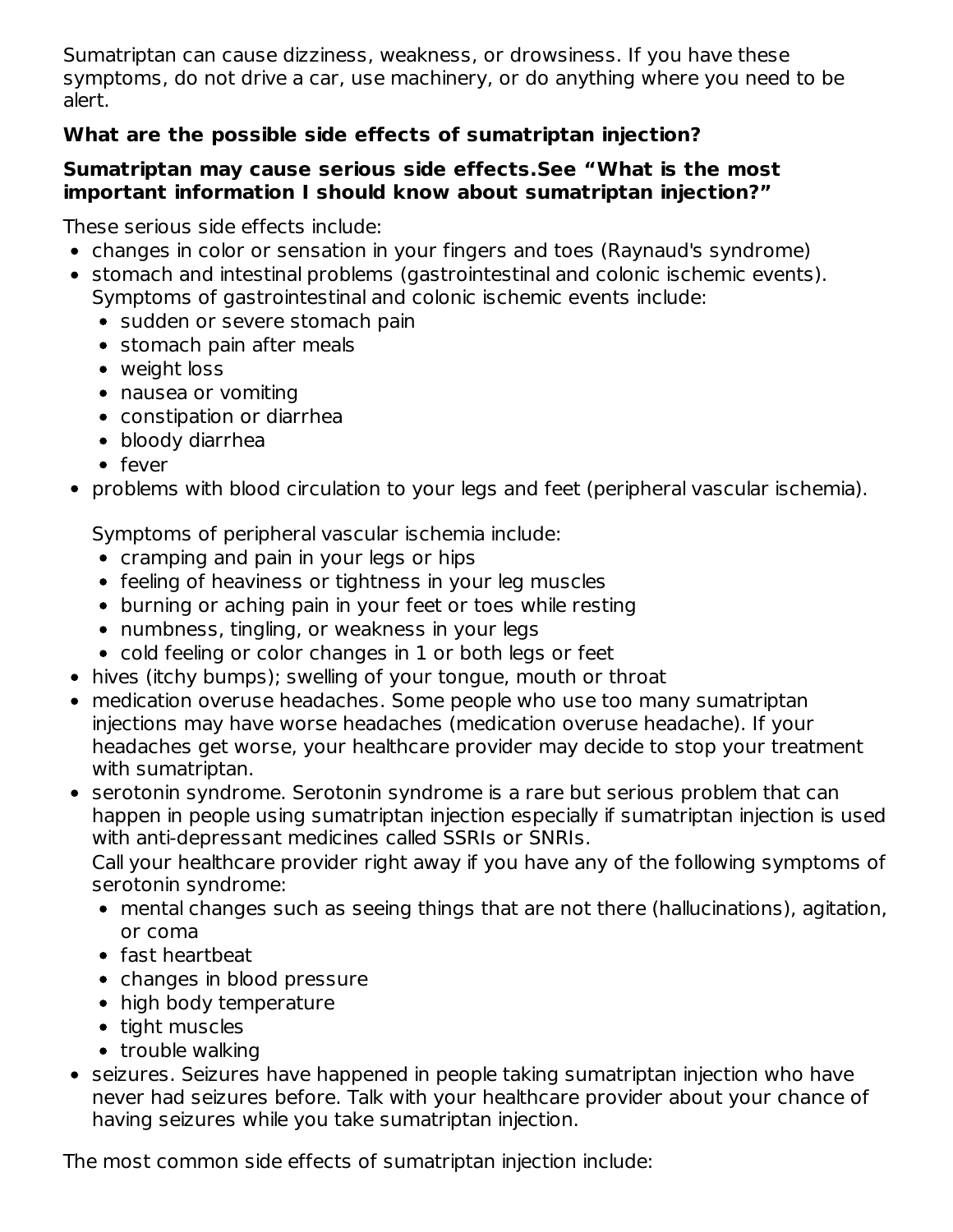- pain or redness at your injection site
- tingling or numbness in your fingers or toes
- dizziness
- warm, hot, burning feeling to your face (flushing)
- discomfort or stiffness in your neck
- feeling weak, drowsy, or tired

Tell your healthcare provider if you have any side effect that bothers you or that does not go away.

These are not all the possible side effects of sumatriptan injection. For more information, ask your healthcare provider or pharmacist.

Call your doctor for medical advice about side effects. You may report side effects to FDA at 1-800-FDA-1088.

#### **How should I store sumatriptan injection?**

- Store between 36°F to 86°F (2°C to 30°C).
- Store your medicine away from light.
- Keep your medicine in the packaging provided with it.

#### **Keep sumatriptan injection and all medicines out of the reach of children.**

#### **General information about the safe and effective use of sumatriptan injection**

Medicines are sometimes prescribed for purposes other than those listed in Patient Information leaflets. Do not use sumatriptan injection for a condition for which it was not prescribed. Do not give sumatriptan injection to other people, even if they have the same symptoms you have. It may harm them.

This Patient Information leaflet summarizes the most important information about sumatriptan injection. If you would like more information, talk with your healthcare provider. You can ask your healthcare provider or pharmacist for information about sumatriptan injection that is written for healthcare professionals.

For more information, go to www.antarespharma.com or call 1-855-287-7476.

#### **What are the ingredients in sumatriptan injection?**

Active ingredient: sumatriptan succinate

Inactive ingredients: sodium chloride, water for injection

This Patient Information leaflet has been approved by the U.S. Food and Drug Administration.

\*The following are registered trademarks of their respective manufacturers: AXERT®/ Janssen Pharmaceuticals, Inc; RELPAX®/ Roerig, a Division of Pfizer Inc.; FROVA® / Endo Pharmaceuticals Inc.; MAXALT®, MAXALT-MLT®/ Merck Sharp & Dohme Corp., a subsidiary of Merck & Co., Inc.; CAFERGOT®/ Sandoz, Inc.; ERGOMAR®/ Rosedale Therapeutics; MIGERGOT®/ Crealta Pharmaceuticals LLC; D.H.E. 45® and MIGRANAL®/ Valeant Pharmaceuticals North America LLC; and AMERGE®, IMITREX®, and TREXIMET®/ GlaxoSmithKline. The brands listed are trademarks of their respective owners and are not trademarks of the Antares Pharma, Inc. The makers of these brands are not affiliated with and do not endorse Antares Pharma, Inc. or its products.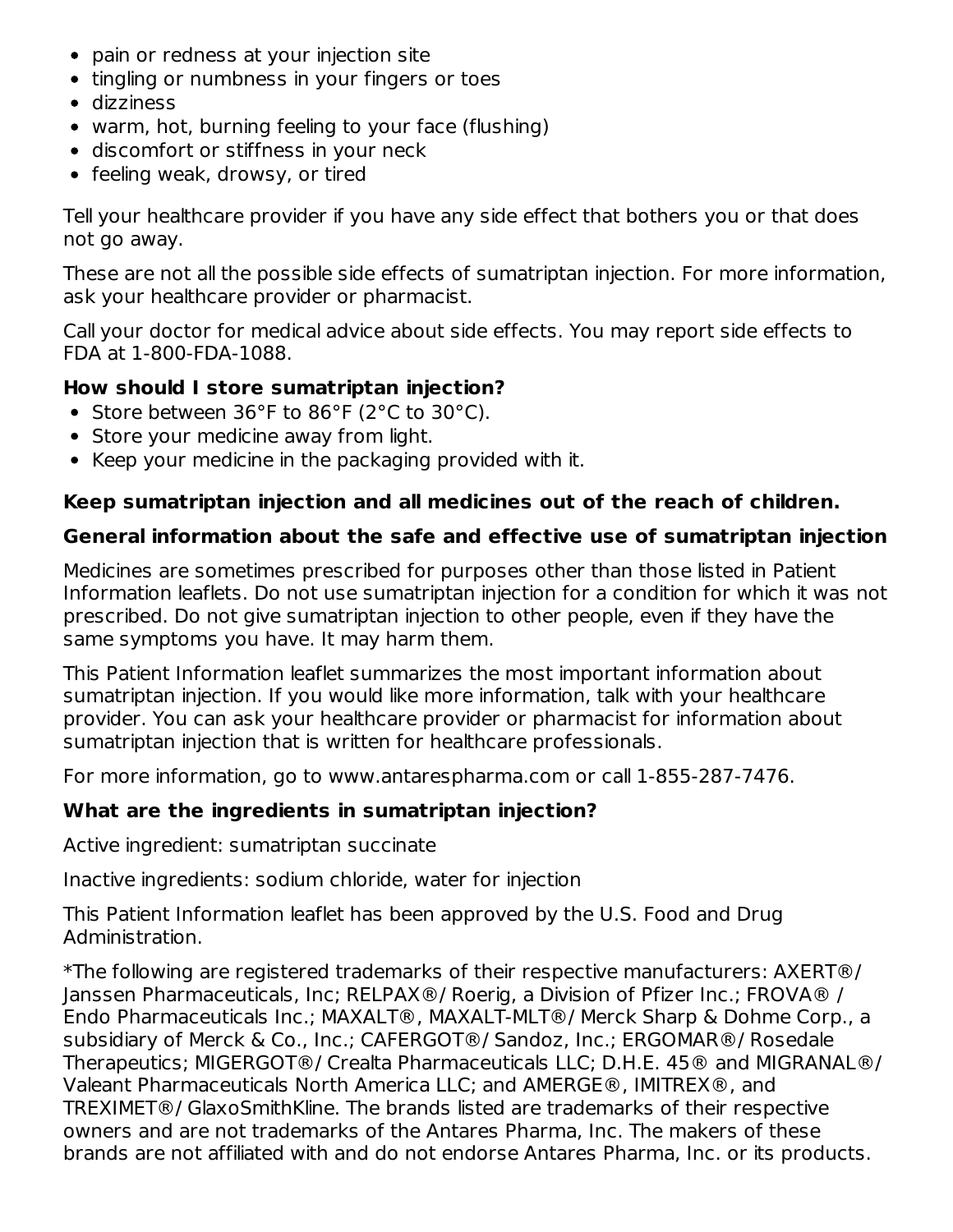Manufactured In Israel For:

Antares Pharma, Inc.

Ewing, NJ 08628

Distributed by: TEVA PHARMACEUTICALS USA, INC.

North Wales, PA 19454

©2018, Antares Pharma, Inc. All rights reserved.

Marketed/Packaged by:

GSMS, Inc.

Camarillo, CA USA 93012

## **Sumatriptan Injection, USP (autoinjector)**

#### **Instructions for use of Disposable Sumatriptan Injection (autoinjector)**

These instructions apply to both the 4 mg and 6 mg dose Sumatriptan Injection (autoinjector). Make sure that you have the dose that has been prescribed for you (the 4 mg autoinjector safety cap is yellow, the 6 mg autoinjector safety cap is blue).

Read this Patient Instructions for Use before you start to use your autoinjector. There may be new information. This information does not take the place of talking with your healthcare provider about your medical condition or treatment. You and your healthcare provider should talk about sumatriptan injection when you start taking it and at regular checkups.

Each autoinjector is a single dose, disposable device.

#### **Important things that you need to know:**

- Use the autoinjector immediately once the cap has been removed; it is advised not to postpone the injection.
- Keep the autoinjector out of reach of children.
- If you have any further questions, ask your doctor or pharmacist.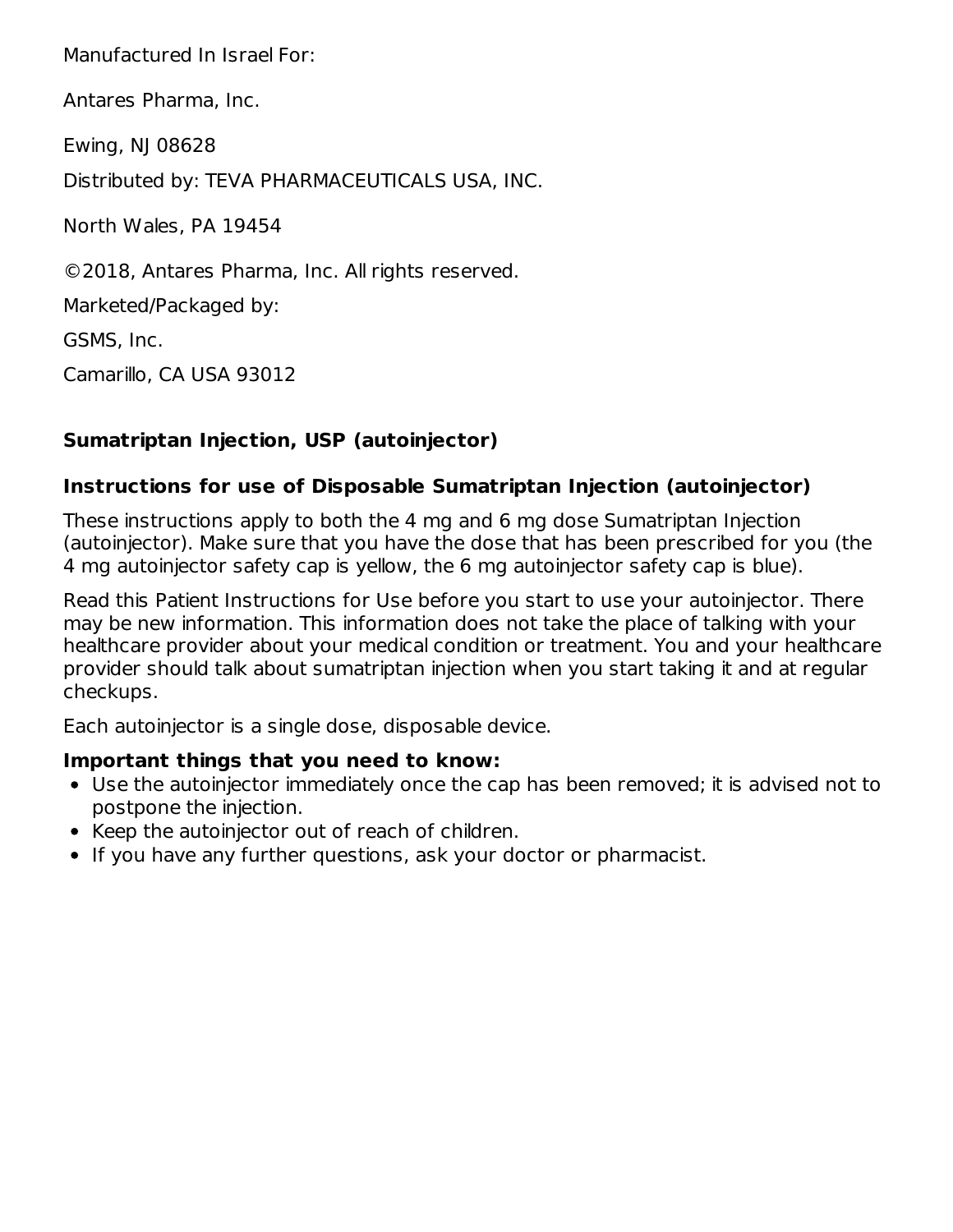# Figure A: Parts of the sumatriptan injection autoinjector



#### **Getting ready for the injection:**

- Wash your hands thoroughly.
- Before injecting, identify an area with an adequate fatty tissue layer on the outer thigh **or** back of the arm.
- Do not inject into areas where the skin is tender, bruised, red, or hard.
- Ask your healthcare provider if you have a question about where to inject your medicine.
- Clean the skin area to be injected with alcohol and cotton wipe. **Do not** touch this area again before giving the injection.

#### **STEP 1: INSPECT VIEWING WINDOW**

- Check the viewing window; make sure the window is clear. **See Figure B.**
- **Do not** inject the solution if it looks discolored or cloudy or contains lumps, flakes, or particles.
- **Do not** remove safety cap until you are ready to give an injection.
- **Do not** touch the blue injection button on top of the autoinjector until ready to inject.
- A tamper-evident seal can be found on the flat side of the autoinjector at the safety cap. **DO NOT** use the autoinjector if this safety seal is broken.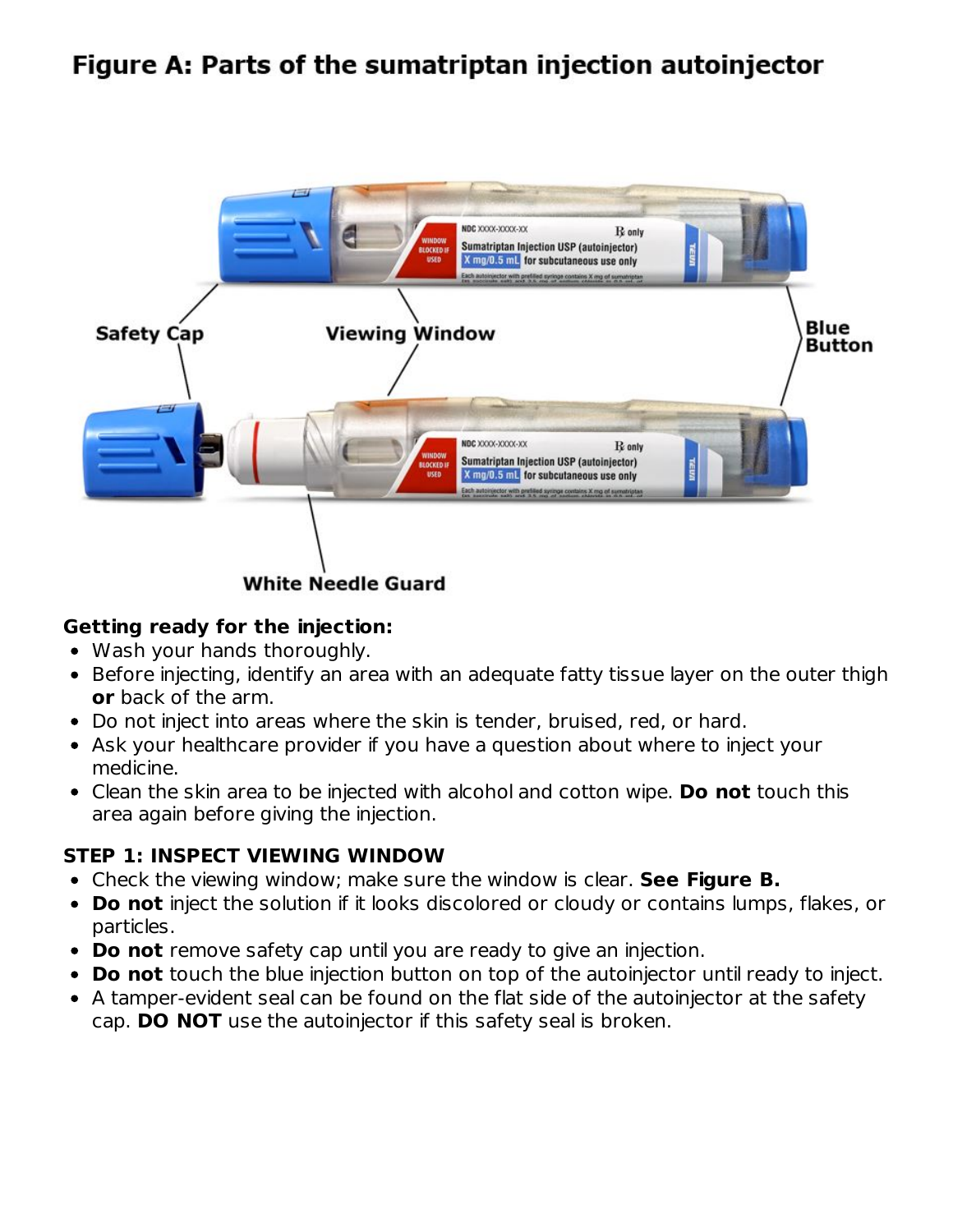

Figure B: Viewing Window<br>should be clear

## **STEP 2: REMOVE SAFETY CAP**

- Twist and remove the safety cap. **See Figure C.**
- The autoinjector is ready only when the safety cap is removed.



# **Figure C**

#### **STEP 3: INSERT THE NEEDLE**

**Without pressing the blue button**, place the needle guard against the injection site at a 90° angle. **See Figure D.**



# **Figure D**

To insert the needle, firmly push the autoinjector against the skin until the needle guard is pushed in as far as it will go. **See Figure E.** You may feel the needle being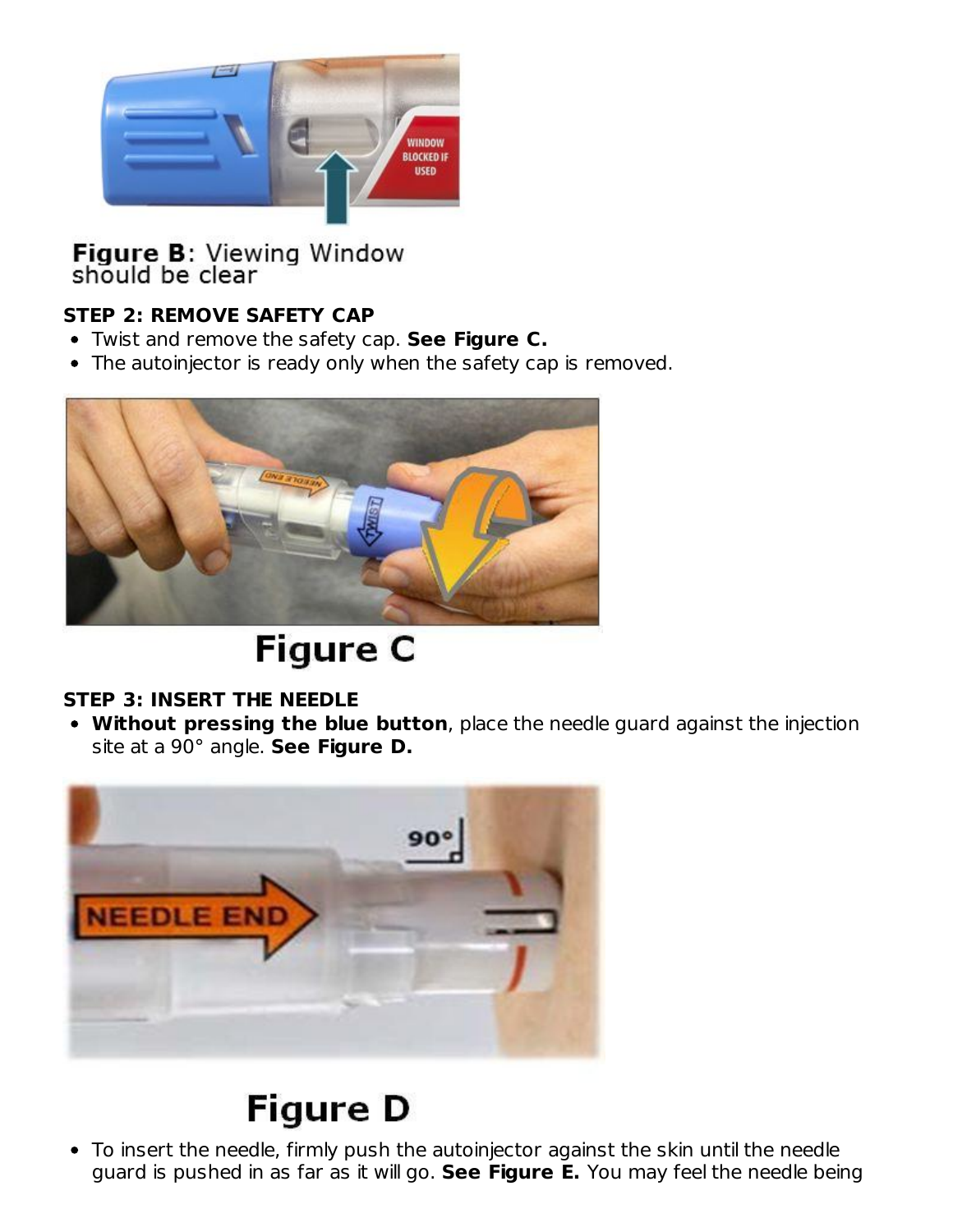inserted as you push **.**





**Figures F or G:** injection sites.



Figure F: fully depressed autoinjector on back of arm

 $or$ 



Figure G: fully depressed autoinjector on outer thigh

## **STEP 4: INJECT THE DRUG**

While holding the autoinjector firmly against the skin, push the Blue Button until you hear an audible "click" signaling the start of the injection. Hold the Blue Button for 5 seconds to complete the injection. **See Figure H.**

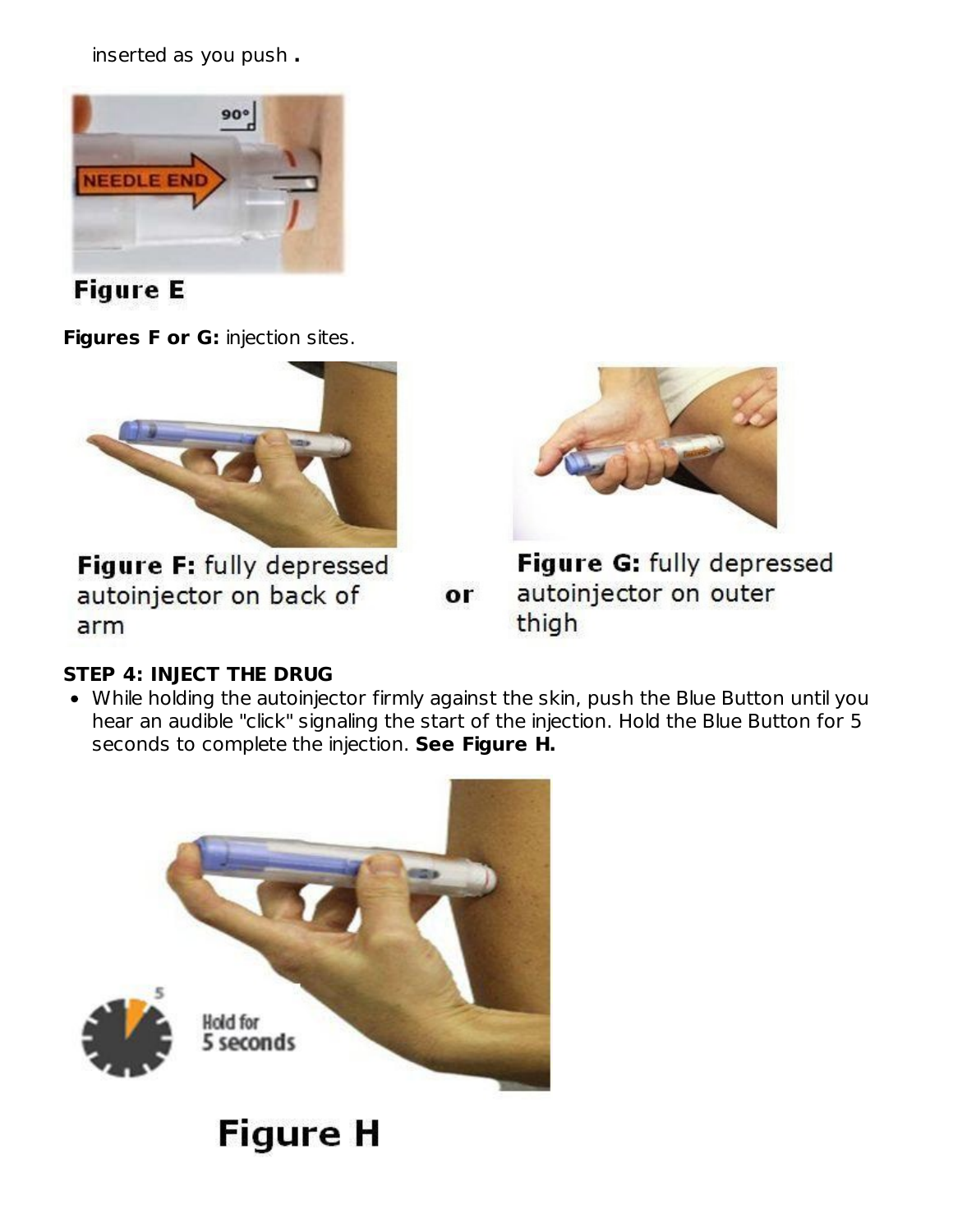#### **STEP 5: CONFIRM SUCCESSFUL INJECTION**

- After **5 seconds**, carefully remove the autoinjector from the injection site.
- The needle guard should automatically cover the needle and lock in this position. **See Figure I.**
- The viewing window will be blue confirming the injection is complete. **See Figure I.**
- If the viewing window is not blue, **DO NOT** try to use the autoinjector again.
- **DO NOT** repeat the injection using a new autoinjector.



# **Figure I**

#### **STEP 6: Dispose of Sumatriptan Injection (autoinjector)**

- Discard the whole autoinjector after use.
- **DO NOT** attempt to reuse the autoinjector

This Instructions for Use has been approved by the U.S. Food and Drug Administration.

Manufactured In Israel For:

Antares Pharma, Inc.

Ewing, NJ 08628

Distributed by: TEVA PHARMACEUTICALS USA, INC.

North Wales, PA 19454

05/2018

LB-0065 V03

Marketed/Packaged by:

GSMS, Inc.

Camarillo, CA USA 93012

#### **PRINCIPAL DISPLAY PANEL - 6 mg/0.5 mL Syringe**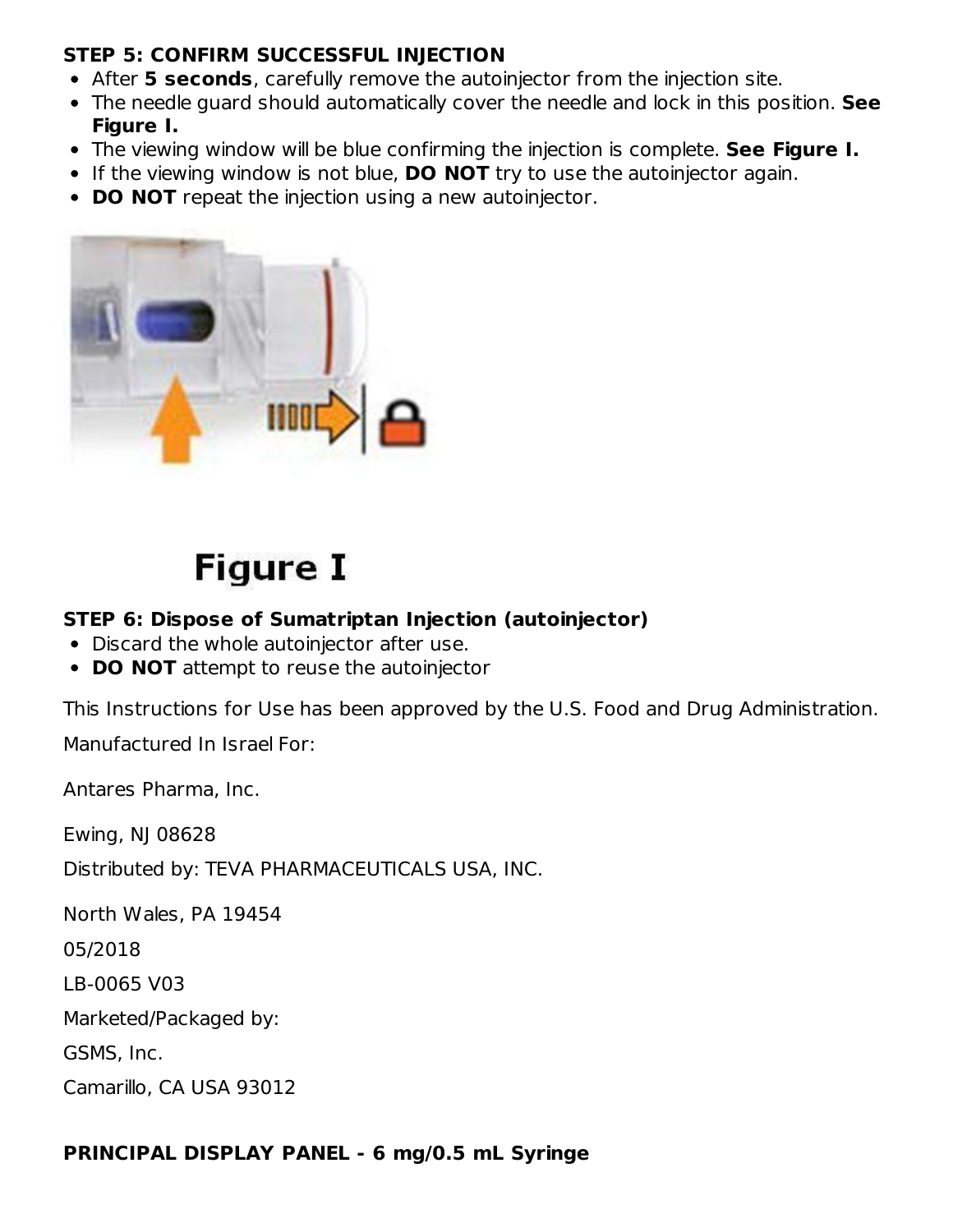

| <b>SUMATRIPTAN</b>                                    |                                          |                              |                                  |  |  |
|-------------------------------------------------------|------------------------------------------|------------------------------|----------------------------------|--|--|
| sumatriptan succinate injection                       |                                          |                              |                                  |  |  |
|                                                       |                                          |                              |                                  |  |  |
| <b>Product Information</b>                            |                                          |                              |                                  |  |  |
| <b>Product Type</b>                                   | <b>HUMAN PRESCRIPTION</b><br><b>DRUG</b> | <b>Item Code</b><br>(Source) | NDC:60429-994(NDC:0093-<br>2014) |  |  |
| <b>Route of Administration</b><br><b>SUBCUTANEOUS</b> |                                          |                              |                                  |  |  |
|                                                       |                                          |                              |                                  |  |  |
|                                                       |                                          |                              |                                  |  |  |